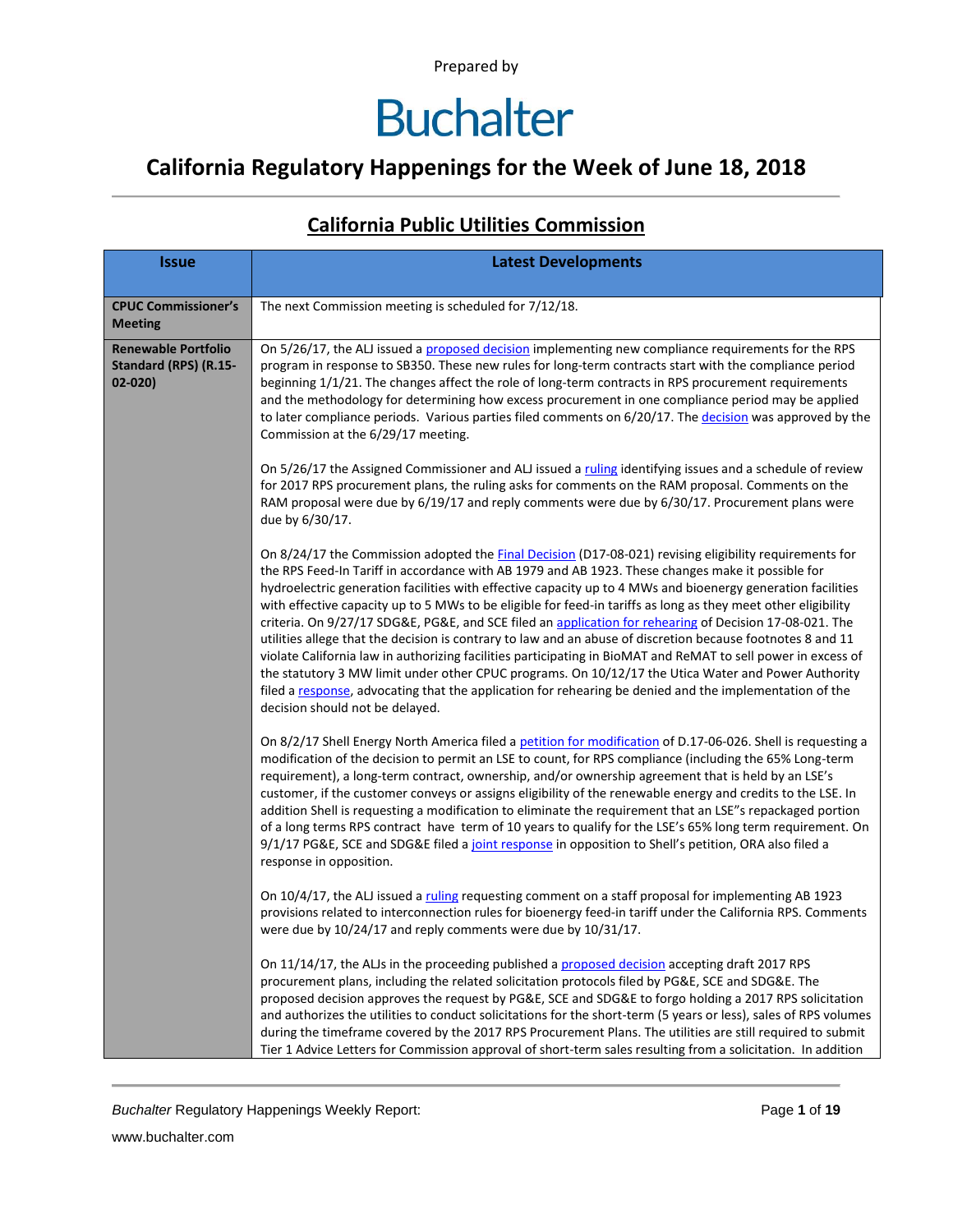# **Buchalter**

### **California Regulatory Happenings for the Week of June 18, 2018**

|                                                     | the decision approves the request of the utilities to engage in bilateral transactions to sell RPS volumes,<br>subject to the Commission review and approval via the Tier 3 Advice Letter process. The decision also<br>approves the 2017 RPS Procurement plans filed by several small and multi-jurisdictional utilities, CCAs and<br>ESPs. On 12/14/17 the decision was adopted by the Commission.                                    |
|-----------------------------------------------------|-----------------------------------------------------------------------------------------------------------------------------------------------------------------------------------------------------------------------------------------------------------------------------------------------------------------------------------------------------------------------------------------------------------------------------------------|
|                                                     | On 1/4/18 the ALJ issued a ruling requesting comments on how SB350 impacts determination of RPS<br>penalties for noncompliance with and waivers of RPS procurement requirements to inform a future<br>Commission decision on revisions to RPS enforcement rules in light of SB350. The ruling identifies various<br>issues for comment. On 1/12/18 the ALJ extended the comment deadline to 2/1/18 and reply comments to<br>$2/12/18$ . |
|                                                     | On 1/12/18 Direct Energy Business, LLC, and on 1/19/18 Gexa Energy California, LLC and Liberty Power<br>Holdings, LLC, filed motions requesting waiver of their respective RPS procurement requirements for<br>compliance period one. Comments were due by 2/26/18. On 3/8/18 Direct Energy Business, LLC withdrew<br>its motion for a waiver.                                                                                          |
|                                                     | On 4/16/18 the Assigned Commissioner issued a ruling requesting party comments on proposed<br>modifications of language in Sections 4.1 and 4.2 of the Biomat Power Purchase Agreement. Comments<br>were due by 4/26/18.                                                                                                                                                                                                                |
|                                                     | On 5/1/18 the ALJ issued a proposed decision implementing SB350 provisions on penalties and waivers in<br>the RPS program and denying Shell Energy North America's petition for modification of D.17-06-026. The<br>decision maintains the existing RPS penalty scheme and integrates changes made by SB350 into the<br>current RPS waiver scheme.                                                                                      |
|                                                     | On 5/31/18 the CPUC adopted Decision D.1805032 modifying Sections 4.1 and 4.2 of the Bioenergy market<br>adjusting tariff power purchase agreement previously approved in D.15-09-004 and D.1805023<br>implementing SB350 provision of penalties and waivers in the RPS program and denying modification of<br>D1706026.                                                                                                                |
|                                                     | On 6/21/18 the assigned Commissioner ALJ issued a ruling identifying the issues and schedule of review for<br>the 2018 RPS procurement plans. The ruling seeks comment from parties on questions related to the<br>consideration of energy storage in RPS tariffs and power purchase. IOUs, small utilities, ESPs and CCAs<br>must file their proposed annual RPS procurement plans by 7/20/18.                                         |
| OIR to adopt rules and                              | On 5/15/17 the Assigned Commissioner issued a proposed decision approving the Natural Gas Leak                                                                                                                                                                                                                                                                                                                                          |
| procedures governing<br><b>Commission-regulated</b> | Abatement Program consistent with SB1371. Comments were due by 6/4/17. The decision (D.17-06-015)<br>was signed by the Commission on 6/15/17.                                                                                                                                                                                                                                                                                           |
| natural gas pipelines<br>and facilities to          | A workshop was held on 8/1/17 to discuss the development of a template for consistency in Best practices                                                                                                                                                                                                                                                                                                                                |
| reduce natural gas<br>leakage consisted             | compliance plans that will be required as part of the gas safety plans commencing 3/15/18.                                                                                                                                                                                                                                                                                                                                              |
| with SB1371 (R.15-01-<br>008)                       | On 7/21/17 the ALJ issued a ruling providing notice of a prehearing conference on 8/24/17 and directing<br>joint pre-hearing conference statements. The purpose of the PHC was to discuss the scope and procedural<br>schedule of the second phase of the proceeding. A joint pre-hearing conference statement was due by<br>8/18/17. (see email ruling correcting PHC date).                                                           |
|                                                     | On 9/20/17 the Commissioner issued an amended scoping ruling. The second phase of the proceeding will<br>focus on the following broad policy issues: 1) what data is necessary in order for the CPUC to consider a<br>"cost-effectiveness" framework in this proceeding; 2) how should the CPUC's annual report requirements                                                                                                            |

**Buchalter Regulatory Happenings Weekly Report:** Page 2 of 19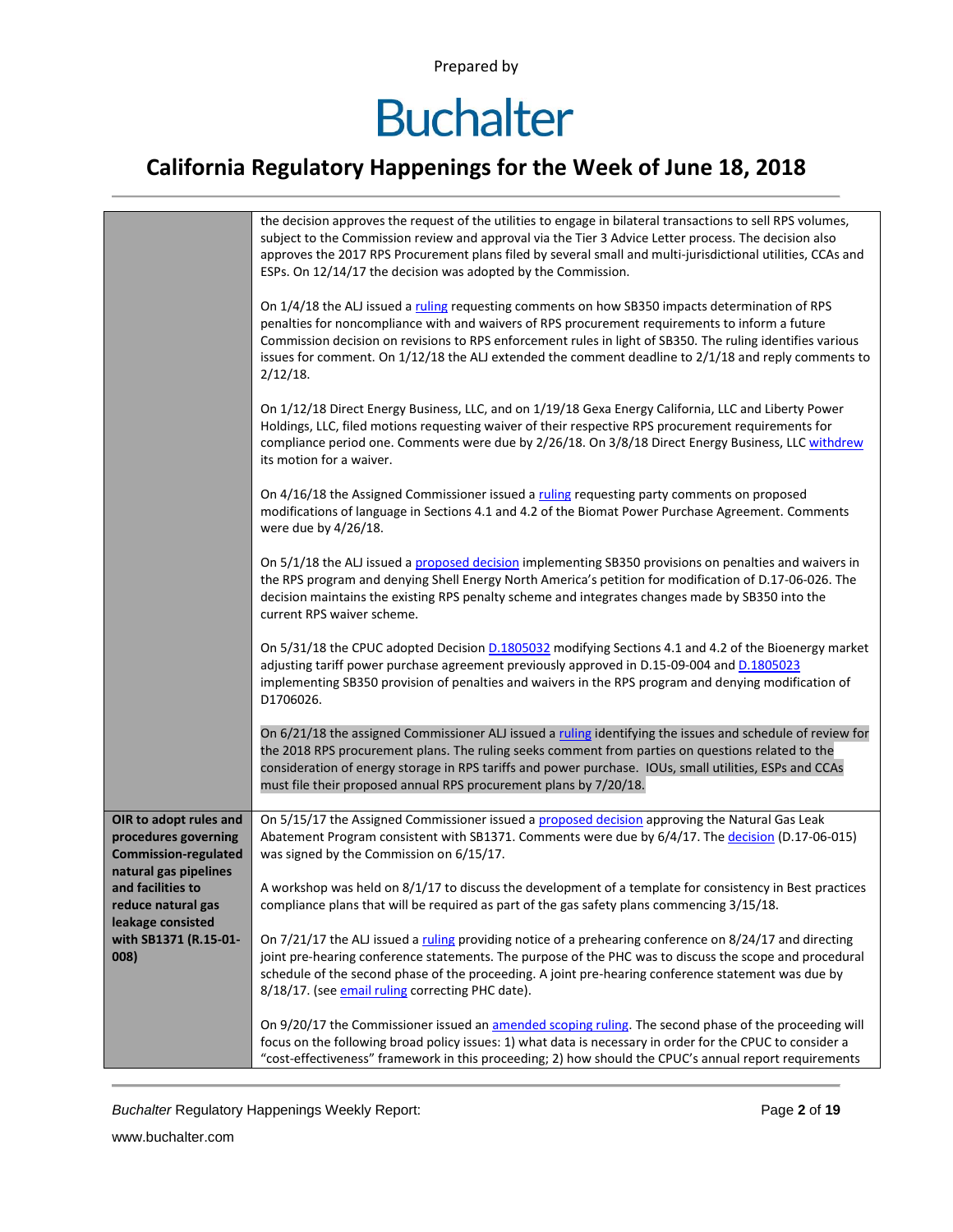# **Buchalter**

### **California Regulatory Happenings for the Week of June 18, 2018**

|                                                                                                                                                                                                                | and 26 best practices be harmonized with information or action required by other entities such as the<br>PHMSA, DOGGR, ARB and local air quality management districts; 3) pursuant to 975(f) how should rules<br>and procedures including best practices and repair standards developed in this proceeding be incorporated<br>into the applicable general orders; 4) how should ratemaking treatment for LUAF be structured and<br>evaluated?<br>On 11/30/17 the ALJ issued a ruling entering the ARB and CPUC's joint staff annual report on analysis of<br>6/16/17 Utilities' reports into the record. Comments are requested on 1) whether the Joint staff annual<br>report clearly illustrate the trends of findings based on CPUC/ARB staff's analysis of the June 2017 reports,<br>and 2) what are "lessons learned" from this reporting and analysis process that were not identified by staff.<br>Comments were due by 12/12/17.                                                                                                                                                                                                                                                                                                                                                                                                                                                                                                                                                                                                                                                                                                                                                                                           |
|----------------------------------------------------------------------------------------------------------------------------------------------------------------------------------------------------------------|------------------------------------------------------------------------------------------------------------------------------------------------------------------------------------------------------------------------------------------------------------------------------------------------------------------------------------------------------------------------------------------------------------------------------------------------------------------------------------------------------------------------------------------------------------------------------------------------------------------------------------------------------------------------------------------------------------------------------------------------------------------------------------------------------------------------------------------------------------------------------------------------------------------------------------------------------------------------------------------------------------------------------------------------------------------------------------------------------------------------------------------------------------------------------------------------------------------------------------------------------------------------------------------------------------------------------------------------------------------------------------------------------------------------------------------------------------------------------------------------------------------------------------------------------------------------------------------------------------------------------------------------------------------------------------------------------------------------------------|
| OIR to Develop an<br><b>Electricity Integrated</b><br><b>Resource Planning</b><br><b>Framework to</b><br><b>Coordinate and Refine</b><br>Long-Term<br><b>Procurement Planning</b><br><b>Requirements (R16-</b> | On 10/7/16, the City of Lancaster, Sonoma Clean Power Authority, and Marin Clean Energy filed a motion<br>requesting that the Commission take official notice of future load growth among operational CCA programs<br>and the growing number of communities exploring CCA programs. On 10/24/16 SCE, SDG&E and PG&E<br>filed a joint response requesting that the Commission deny the motion as the facts presented in the<br>motion are not currently relevant in the proceeding.<br>On 12/21/16 the ALJ and Assigned Commissioner issued a ruling requesting comments on disadvantaged<br>communities and other aspects of SB350, and modifying the proceeding schedule. Comments were due by                                                                                                                                                                                                                                                                                                                                                                                                                                                                                                                                                                                                                                                                                                                                                                                                                                                                                                                                                                                                                                    |
| $02-007)$                                                                                                                                                                                                      | $2/17/17$ and reply comments were due $2/27/17$ .<br>On 1/12/17, a webinar was held by the Modeling Advisory Group to ensure that modeling work<br>undertaken by Energy Division and individual LSE's as part of the 2017 IRP is transparent and objective.<br>On 1/18/17, the ALJ issued a ruling seeking comment on assumptions and scenario for use in long term<br>planning in 2017, with emphasis on the CAISO Transmission Planning Process. Comments were due by<br>2/3/17 and reply comments were due by 2/10/17.<br>On 2/23/17, the CPUC and the CEC hosted a joint workshop on GHG Target Setting for the Integrated<br>Resource Planning (IRP) Process.<br>On 2/28/17 Commissioner Randolph issued a ruling adopting assumptions and one scenario for use in long-<br>term planning in 2017.<br>On 5/1/17 the ALJ sent an email to the service letter informing parties that several workshops scheduled in<br>the CEC Integrated Policy Report process may be of interest to parties to this proceeding. The first<br>workshop was on 5/12/17.<br>On 5/16/17 the ALJ issued a ruling seeking comment from parties on a staff proposal titled "Proposal for<br>Implementing Integrated Resource Planning at the CPUC: An Energy Division Staff Proposal." The ruling<br>formally enters the proposal into the record. Comments were due by 6/14/17 and reply comments were<br>due by 6/26/17<br>CPUC Energy Division staff held a webinar on the proposal for implementing IRP at the CPUC on 6/7/17.<br>On 6/13/17 the ALJ issued a ruling modifying the schedule of the proceeding. The ruling extended the<br>initial comment period on the IRP Staff Proposal to June 28, 2017 and reply comments to July 12, 2017. |
|                                                                                                                                                                                                                | On 7/19/17 the ALJ noticed two modeling workshops. The first workshop was on 7/27/17 and allowed                                                                                                                                                                                                                                                                                                                                                                                                                                                                                                                                                                                                                                                                                                                                                                                                                                                                                                                                                                                                                                                                                                                                                                                                                                                                                                                                                                                                                                                                                                                                                                                                                                   |

**Buchalter Regulatory Happenings Weekly Report:** Page 3 of 19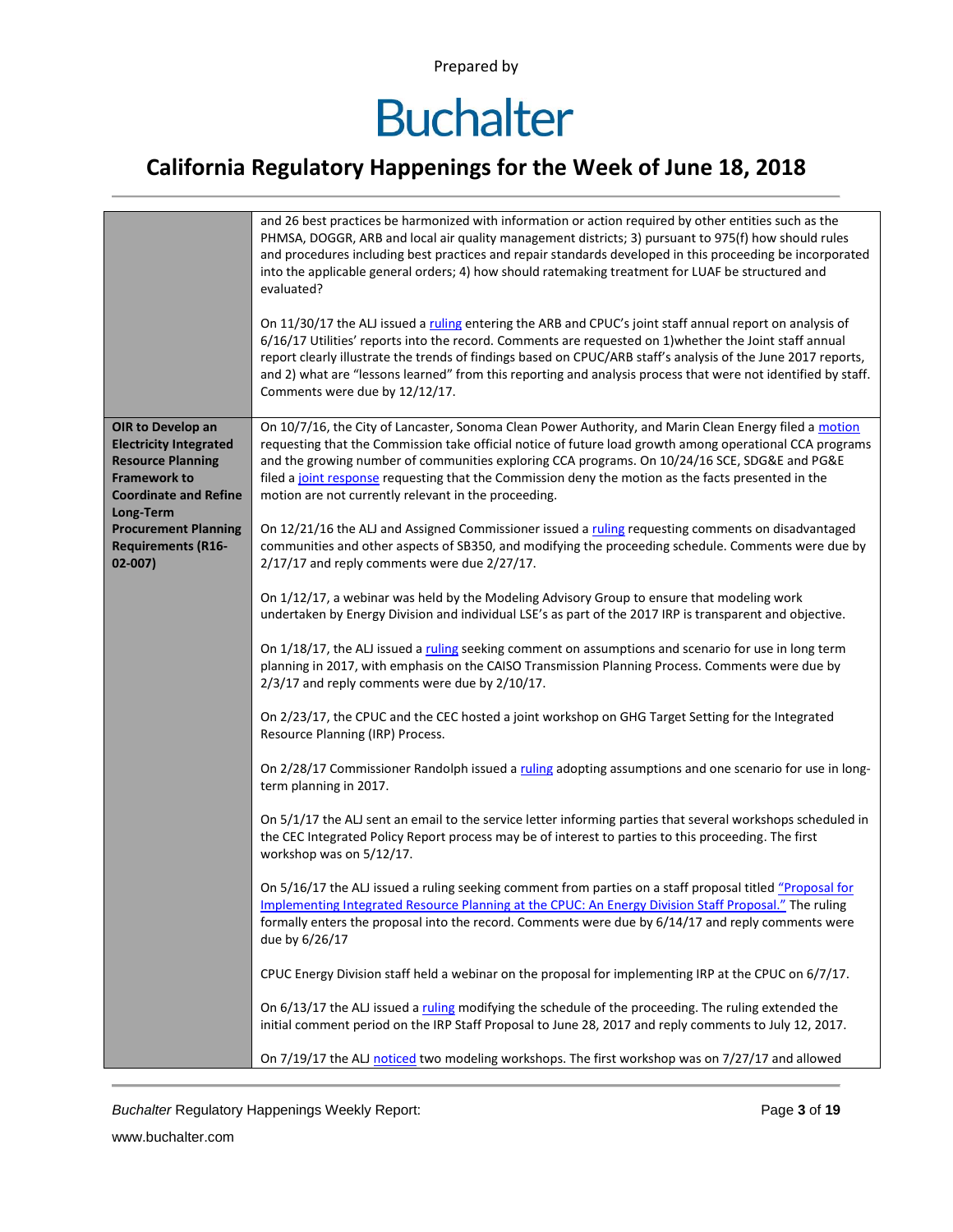# **Buchalter**

### **California Regulatory Happenings for the Week of June 18, 2018**



*Buchalter* Regulatory Happenings Weekly Report: Page **4** of **19**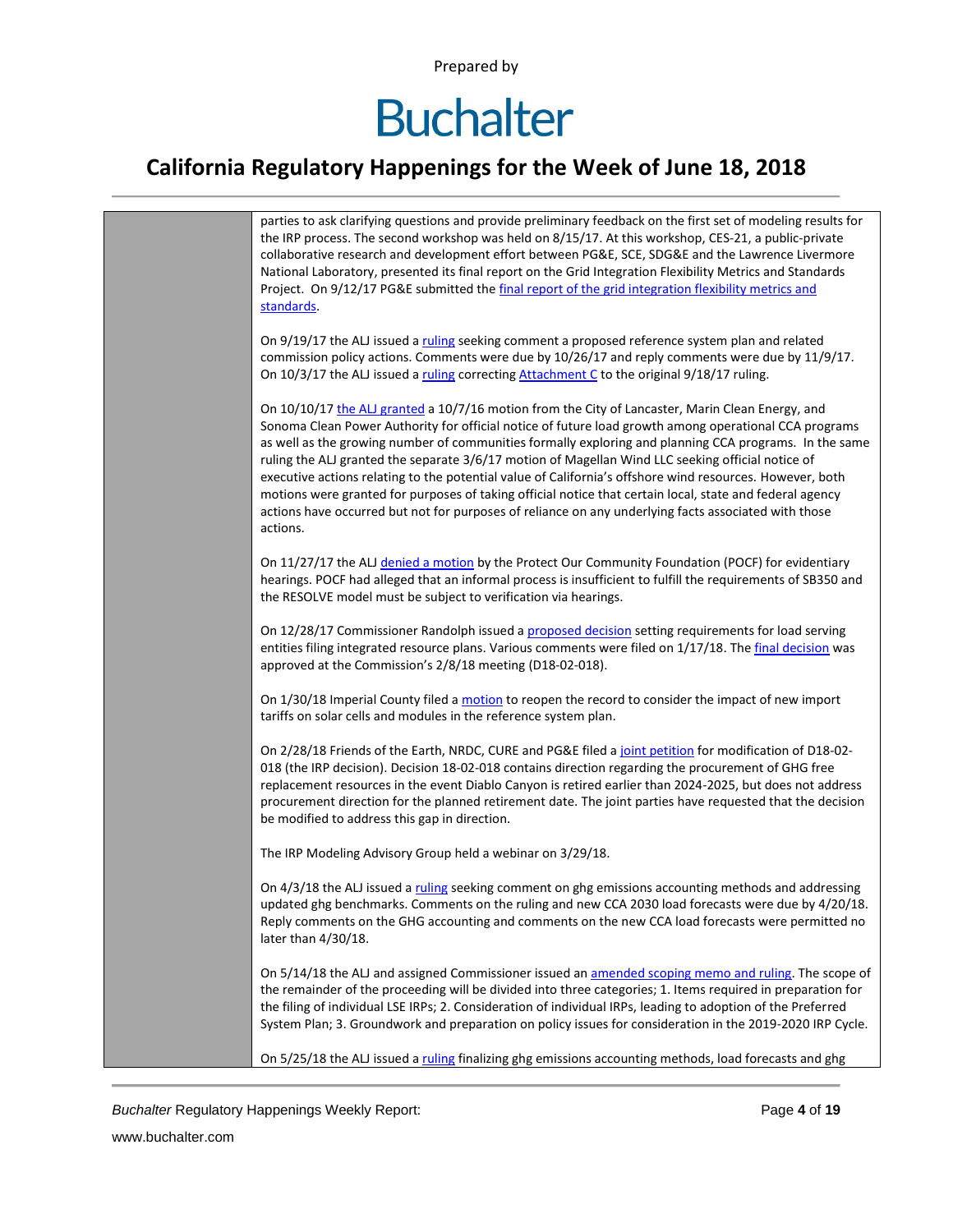# **Buchalter**

### **California Regulatory Happenings for the Week of June 18, 2018**

|                                                                                                                                                                                                        | benchmarks for individual IRP filings and allowing entities to update their load forecasts and GHG<br>benchmarks by accounting for new CCA load.                                                                                                                                                                                                                                                                                                                                                                                                                                                                                                                                                                                                                                                                                                                                                                                                                                                                                                                                                                                                                                                                                                                                  |
|--------------------------------------------------------------------------------------------------------------------------------------------------------------------------------------------------------|-----------------------------------------------------------------------------------------------------------------------------------------------------------------------------------------------------------------------------------------------------------------------------------------------------------------------------------------------------------------------------------------------------------------------------------------------------------------------------------------------------------------------------------------------------------------------------------------------------------------------------------------------------------------------------------------------------------------------------------------------------------------------------------------------------------------------------------------------------------------------------------------------------------------------------------------------------------------------------------------------------------------------------------------------------------------------------------------------------------------------------------------------------------------------------------------------------------------------------------------------------------------------------------|
|                                                                                                                                                                                                        | After receiving motions from two entities to update their load forecasts (CleanPowerSF and Los Angeles<br>Community Choice Energy), on 6/18/18 the ALJ issued a ruling finalizing load forecasts and ghg<br>benchmarks for individual IRP filings.                                                                                                                                                                                                                                                                                                                                                                                                                                                                                                                                                                                                                                                                                                                                                                                                                                                                                                                                                                                                                                |
| <b>Policies, Procedures</b><br>and Rules for<br><b>Regulation of Physical</b><br>Security for the<br><b>Electric Supply</b><br><b>Facilities of Electrical</b><br><b>Corporations (R15-06-</b><br>009) | On 3/10/17 the Assigned Commissioner issued a Phase 1 Scoping Memo and Ruling in this rulemaking<br>regarding policies, procedures and rules for regulation of physical security for the electric supply facilities<br>of electric corporations consistent with Public Utilities Code Section 364 and to establish standards for<br>disaster and emergency preparedness plans for electrical corporations and regulated water companies<br>pursuant to Public Utilities Code Section 768.6. Phase I of the proceeding will consider whether any new<br>rules, standards or General Orders or modifications to other existing policies should apply to all electrical<br>supply facilities within the jurisdiction of the Commission, including facilities owned by publicly owned<br>utilities and rural electrical cooperatives. This phase will pertain to the requirements to address the<br>physical security risks to the electrical supply facilities of electrical corporations and will address whether<br>the Commission should go beyond the physical security regulations of NERC's CIP-9-014-2. A proposed<br>decision in Phase I is anticipated in February 2018. Phase II will address emergency and disaster<br>preparedness plans. A workshop was held on 5/2/17. |
|                                                                                                                                                                                                        | On 7/12/17 the ALJ issued a ruling issuing combined workshop notes and request for straw proposals.<br>Comments on Attachment A to the proceeding were due by 7/28/17, straw proposals were due by 8/11/17<br>and comments on the straw proposals were due by 8/25/17. On 8/31/17 Bear Valley Electric Service, SCE,<br>CMUA, LADWP, Liberty CalPeco, National Rural Electric Cooperative Association, Pacificorp, PG&E, SMUD,<br>and SDG&E filed a joint draft straw proposal. The Office of Ratepayer Advocates and the Safety and<br>Enforcement Division filed comments on 9/14/17. A workshop was held on 9/29/17 to review how SB699<br>informs the appropriate CPUC response and responsibility in addressing the physical security of California's<br>system and the joint-utility proposal. The Office of Ratepayer Advocates and the Safety and Enforcement<br>Division filed comments on 9/14/17.                                                                                                                                                                                                                                                                                                                                                                      |
|                                                                                                                                                                                                        | On 1/3/18 the ALJ issued an email ruling allowing parties to file legal briefs concerning the Commission's<br>jurisdiction over publically owned electrical utilities and rural electric cooperatives. The scoping ruling in<br>this proceeding asks the following question: "Should any new rules, standards, or General Orders or<br>modifications to existing policies apply to all electrical supply facilities within the jurisdiction of the<br>Commission, including publicly owned electrical utilities and rural electric cooperatives?" Legal briefs were<br>due by 1/26/18. Reply briefs were due by 2/9/18. SMUD, LADWP, The National Rural Electric Cooperative<br>Association and CMUA filed a reply brief.                                                                                                                                                                                                                                                                                                                                                                                                                                                                                                                                                         |
|                                                                                                                                                                                                        | On 1/16/18 the ALJ issued a ruling allowing comments on the safety and enforcement division's risk<br>assessment and safety advisory section evaluation of the joint utility proposal and recommendations for<br>consideration posted on $1/4/18$ . Comments were due by $2/2/18$ and reply comments were due by<br>$2/16/18$ .                                                                                                                                                                                                                                                                                                                                                                                                                                                                                                                                                                                                                                                                                                                                                                                                                                                                                                                                                   |
|                                                                                                                                                                                                        | On 1/19/18 the ALJ issued a ruling setting the prehearing conference for Phase II of the proceeding for<br>3/15/18. The prehearing conference addressed the status, scope and schedule for Phase II along with any<br>changes to the service list or procedural issues. Prehearing conference statements shall be limited to<br>enumerated questions set forth in the ruling. These questions include the number and type of workshops;<br>what elements should be included in the emergency and disaster preparedness plans; what new rules,<br>standard, general orders, or modifications should the Commission consider to ensure that entities are in<br>compliance with Public Utilities Code Section 768.6; should the new rules apply to publicly owned electrical                                                                                                                                                                                                                                                                                                                                                                                                                                                                                                         |

**Buchalter Regulatory Happenings Weekly Report:** Page 5 of 19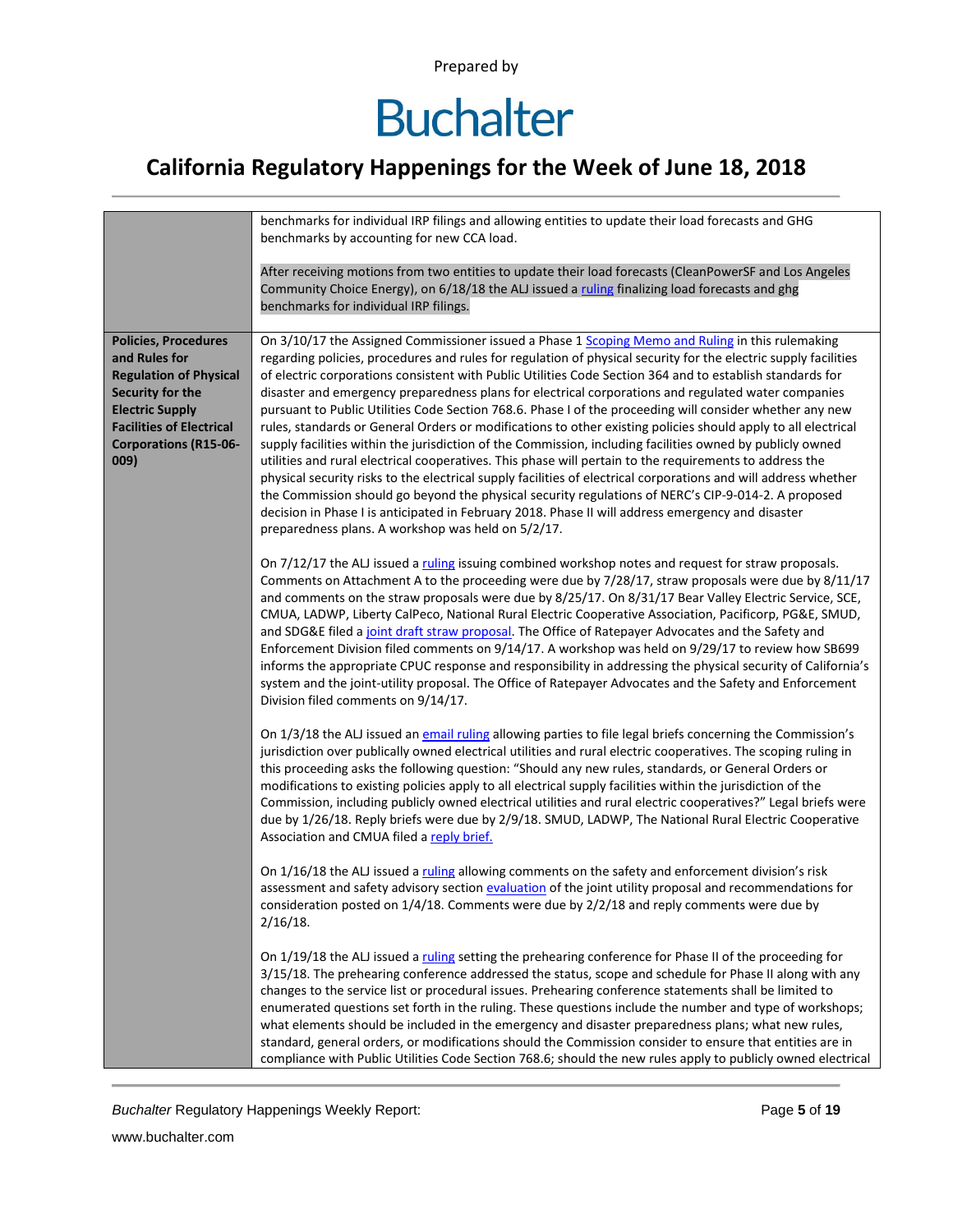# **Buchalter**

### **California Regulatory Happenings for the Week of June 18, 2018**

|                                                                                                                                                         | utilities and rural electric cooperatives and should any rules be adopted to insure that cities and counties<br>have an opportunity to participate in plan preparation. Prehearing conference statements were due by<br>$3/1/18$ .<br>On 5/31/18 the Assigned Commissioner released the Phase II Scoping Memo and Ruling. The scope<br>includes issues related to disaster and emergency preparedness plans. Workshops will be held throughout<br>the rest of 2018 and a proposed decision on phase 1 issues is anticipated for Summer 2019.                                                                                                                                                                                                                                                                                                                                                                                                                                                                                                                                                                                          |
|---------------------------------------------------------------------------------------------------------------------------------------------------------|---------------------------------------------------------------------------------------------------------------------------------------------------------------------------------------------------------------------------------------------------------------------------------------------------------------------------------------------------------------------------------------------------------------------------------------------------------------------------------------------------------------------------------------------------------------------------------------------------------------------------------------------------------------------------------------------------------------------------------------------------------------------------------------------------------------------------------------------------------------------------------------------------------------------------------------------------------------------------------------------------------------------------------------------------------------------------------------------------------------------------------------|
| <b>Streamlining</b><br><b>Interconnection of</b><br><b>Distributed Energy</b><br><b>Resources and</b><br><b>Improvements to Rule</b><br>21 (R17-07-007) | On 7/13/17 the Commission issued an order instituting the rulemaking to consider streamlining<br>interconnection of distributed energy resources and improvements to rule 21. Various parties filed<br>comments on 8/2/17, including CESA, Tesla, Chargepoint and CAISO.<br>A pre-hearing conference was held on 9/13/17. Notice<br>On 10/2/17 the Assigned Commissioner and the ALJ issued a scoping ruling in the proceeding. The ruling                                                                                                                                                                                                                                                                                                                                                                                                                                                                                                                                                                                                                                                                                            |
|                                                                                                                                                         | sets forth three phases. The first phase will deal with urgent issues, the second phase will deal with<br>ratesetting issues requiring coordination with R1408013 and the third phase will deal with small and multi-<br>jurisdictional utility rules. The schedule for the proceeding currently runs through 2020.<br>On 2/14/18 the ALJ issued an email ruling amending the schedule and extending the deadlines for the<br>working group 1 proposal and the working group 2 proposal. The ALJ also reassigned Issue 6 (development<br>of forms and agreements to allow Distributed Energy Resources to fulfill Rule 21 requirements related to<br>smart inverters) to working group 2.                                                                                                                                                                                                                                                                                                                                                                                                                                             |
| <b>Resource Adequacy,</b><br><b>Consider Program</b><br><b>Refinements and</b><br><b>Establish Annual Local</b><br>and Flexible<br><b>Procurement</b>   | On 9/28/17 the commission opened a rulemaking to oversee the resource adequacy program, consider<br>program refinements and establish annual local and flexible procurement obligations for the 2019 and<br>2020 compliance years. The proceeding is the successor to R14-10-010. Comments on preliminary matters<br>pertaining to the scope, schedule, and administration of the proceedings were due 10/30/17 and reply<br>comments were due 11/9/17.                                                                                                                                                                                                                                                                                                                                                                                                                                                                                                                                                                                                                                                                               |
| <b>Obligations for the</b><br>2019 and 2020<br><b>Compliance Years.</b><br>(R17-09-020)                                                                 | On 11/7/17 a working group meeting was held to discuss weather sensitive demand response, behind-the-<br>meter resources and comments on the OIR.<br>A prehearing conference was held on 12/4/17. Notice                                                                                                                                                                                                                                                                                                                                                                                                                                                                                                                                                                                                                                                                                                                                                                                                                                                                                                                              |
|                                                                                                                                                         | On 1/18/18 the Assigned Commissioner and ALJ issued a scoping memo and ruling. The proceedings will be<br>divided into three separate tracks. Track 1 will consider system, local and flexible capacity requirements for<br>the next year as well as time-sensitive refinements to the Commission's RA program, including adoption of<br>the 2019 Local Capacity Requirements, adoption of the 2019 Flexible Capacity Requirements, adoption of<br>the 2019 System RA Requirements, and top priority modifications to the RA program. Track 2 will address<br>less time sensitive topics, including adoption of multi-year local RA requirements, refinements to local area<br>rules and RA program. Track 3 will consider the 2020 program year requirement and may revisit RA<br>counting rules for weather-sensitive and local demand response resources. Comments were due by<br>1/30/18 and proposals were due by 2/16/18. The proposals and comments were discussed at a 2-day<br>workshop that was held at the CPUC on 2/22-23/18. Various parties filed comments on the proposals on<br>3/7/18 and reply comments on 3/16/18. |
|                                                                                                                                                         | On 3/22/18 the ALJ sent an email ruling stating that because the CAISO did not file its draft 2019 LCR report<br>on 3/9/18 and anticipates that the report will not be available until 4/23/18 parties are not required to<br>submit comments on 3/23/18 as originally scheduled. On 3/27/18 the ALJ and the Assigned Commissioner                                                                                                                                                                                                                                                                                                                                                                                                                                                                                                                                                                                                                                                                                                                                                                                                    |

**Buchalter Regulatory Happenings Weekly Report:** Page 6 of 19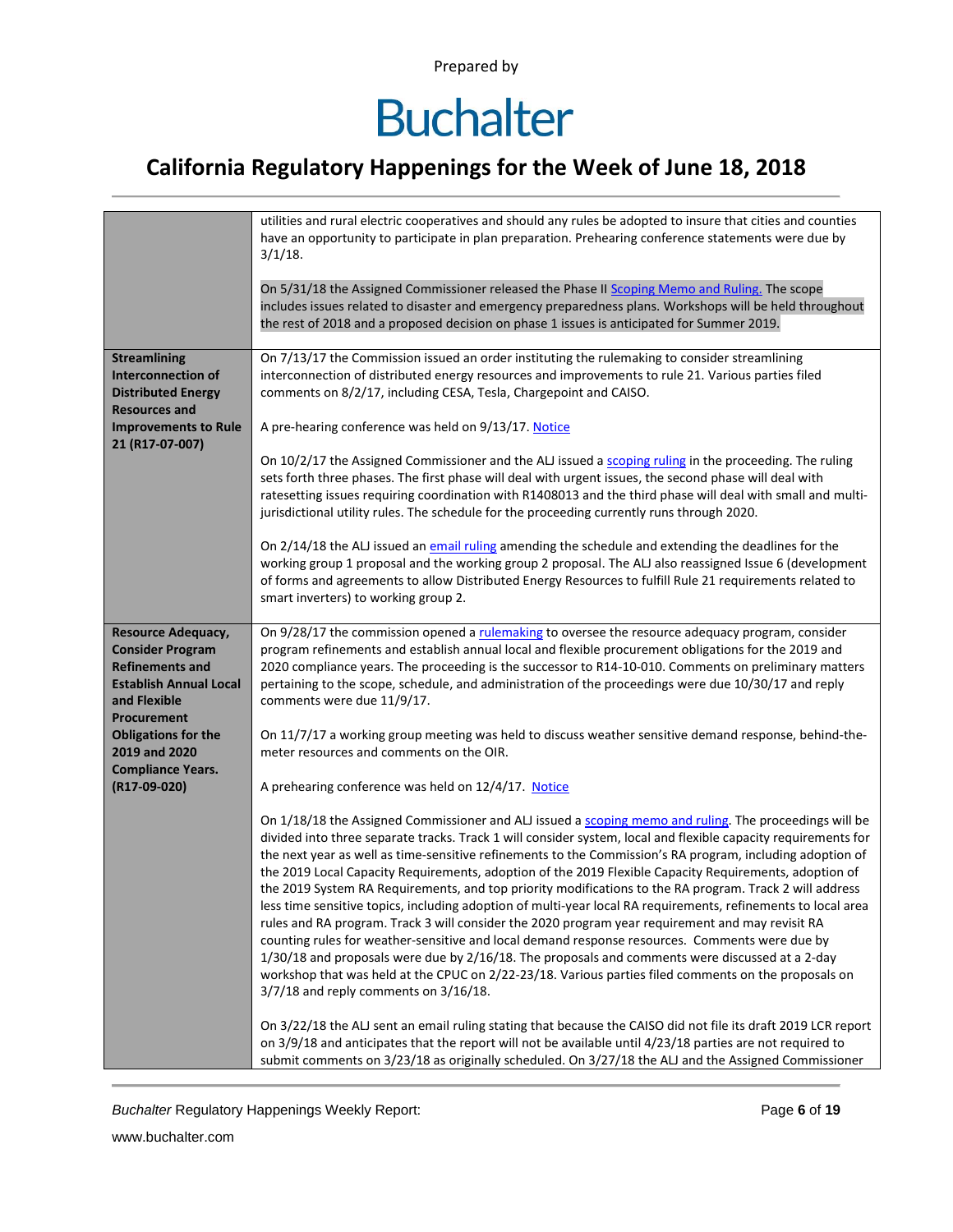# **Buchalter**

### **California Regulatory Happenings for the Week of June 18, 2018**

|                                                                                                      | issued a joint ruling modifying the track 1 schedule. The revised due date for comments on the draft CAISO<br>2019 LCR and FCR reports was 5/4/18 and comments on the final report are due 5/18/18.                                                                                                                                                                                                                                                                                                                                                                                                                                                                                                                                                   |
|------------------------------------------------------------------------------------------------------|-------------------------------------------------------------------------------------------------------------------------------------------------------------------------------------------------------------------------------------------------------------------------------------------------------------------------------------------------------------------------------------------------------------------------------------------------------------------------------------------------------------------------------------------------------------------------------------------------------------------------------------------------------------------------------------------------------------------------------------------------------|
|                                                                                                      | On 5/2/18 the ALJ sent an email ruling changing the date for Track 2 opening testimony to 7/10/18. All<br>other dates remain unchanged.                                                                                                                                                                                                                                                                                                                                                                                                                                                                                                                                                                                                               |
|                                                                                                      | On 5/22/18 the ALJ issued a proposed decision adopting local capacity obligations for 2019 and refining the<br>resource adequacy PROGRAM. Opening comments were due 6/11/18.                                                                                                                                                                                                                                                                                                                                                                                                                                                                                                                                                                          |
|                                                                                                      | At the 6/21/18 Commission meeting the Commission approved a decision adopting local capacity<br>requirements for 2019 applicable to Commission-jurisdictional electric load-serving entities, and sets forth<br>a process for adoption of flexible capacity requirements for 2019. The decision also makes minor changes<br>to the RA program and provides policy and procedural guidance for future tracks of the proceeding.                                                                                                                                                                                                                                                                                                                        |
|                                                                                                      | A workshop is scheduled for 6/26/18 at the California Governor's Office of Emergency Services in Mather,<br>CA.                                                                                                                                                                                                                                                                                                                                                                                                                                                                                                                                                                                                                                       |
| <b>Creation of a Shared</b><br>Database or<br><b>Statewide Census of</b><br><b>Utility Poles and</b> | On 6/29/17 the Commission instituted an Order Instituting Investigation into the creation of a shared<br>database or statewide census of utility poles and conduit in California (117-06-027, R17-06-028 and R17-03-<br>009 have been consolidated into this proceeding).                                                                                                                                                                                                                                                                                                                                                                                                                                                                             |
| <b>Conduit in California.</b><br>$(117-06-027)$                                                      | A prehearing conference was held on 12/5/17. Ruling                                                                                                                                                                                                                                                                                                                                                                                                                                                                                                                                                                                                                                                                                                   |
|                                                                                                      | On 1/11/18 the Assigned Commissioner and ALJ issued a ruling requesting comments on the creation of a<br>shared statewide database of utility pole and conduit information. Input is requested on (1) whether a<br>proposed listing of data fields is complete; (2) whether any information categories should be treated as<br>confidential; (3) which data fields are most essential to accomplish the safety and goals of the OII and OIR;<br>(4) whether each pole owner should be responsible for maintaining and providing access to its database, or<br>whether a third party facilitator should be responsible for maintaining one global database; and (5) the<br>manner in which the database should be shared. Comments were due by 2/8/18. |
|                                                                                                      | On $1/16/18$ the ALJ issued a ruling amending the $1/11/18$ ruling and attaching the correct listing of<br>proposed data fields.                                                                                                                                                                                                                                                                                                                                                                                                                                                                                                                                                                                                                      |
|                                                                                                      | On 3/22/18 the ALJ issued a proposed decision amending the right of way rules to apply to wireless<br>telecommunications facilities installed by competitive local exchange carriers, comments were due<br>4/11/18. The decision would amend the right of way rules to provide competitive local exchange carriers<br>with expanded nondiscriminatory access to public utility infrastructure for the purpose of installing<br>antennas and other wireless telecommunications facilities. The Commission is approved the final decision<br>on 4/26/18. This decision closes this aspect of the proceeding; however, the investigation in I17-06-027<br>with which it was consolidated remains open.                                                   |
|                                                                                                      | A public participation hearing before the ALJ and Commissioner and President Picker was held on 5/9/18 in<br>San Bernardino, CA. The discussion focused on such topics as 1) history of poles; 2) issues related to poles<br>(e.g. vegetation management and fires); and 3) Southern California fires. Notice                                                                                                                                                                                                                                                                                                                                                                                                                                         |
|                                                                                                      | A public participation hearing was held on 5/21/18 in San Jose, CA. Notice                                                                                                                                                                                                                                                                                                                                                                                                                                                                                                                                                                                                                                                                            |

**Buchalter Regulatory Happenings Weekly Report:** Page 7 of 19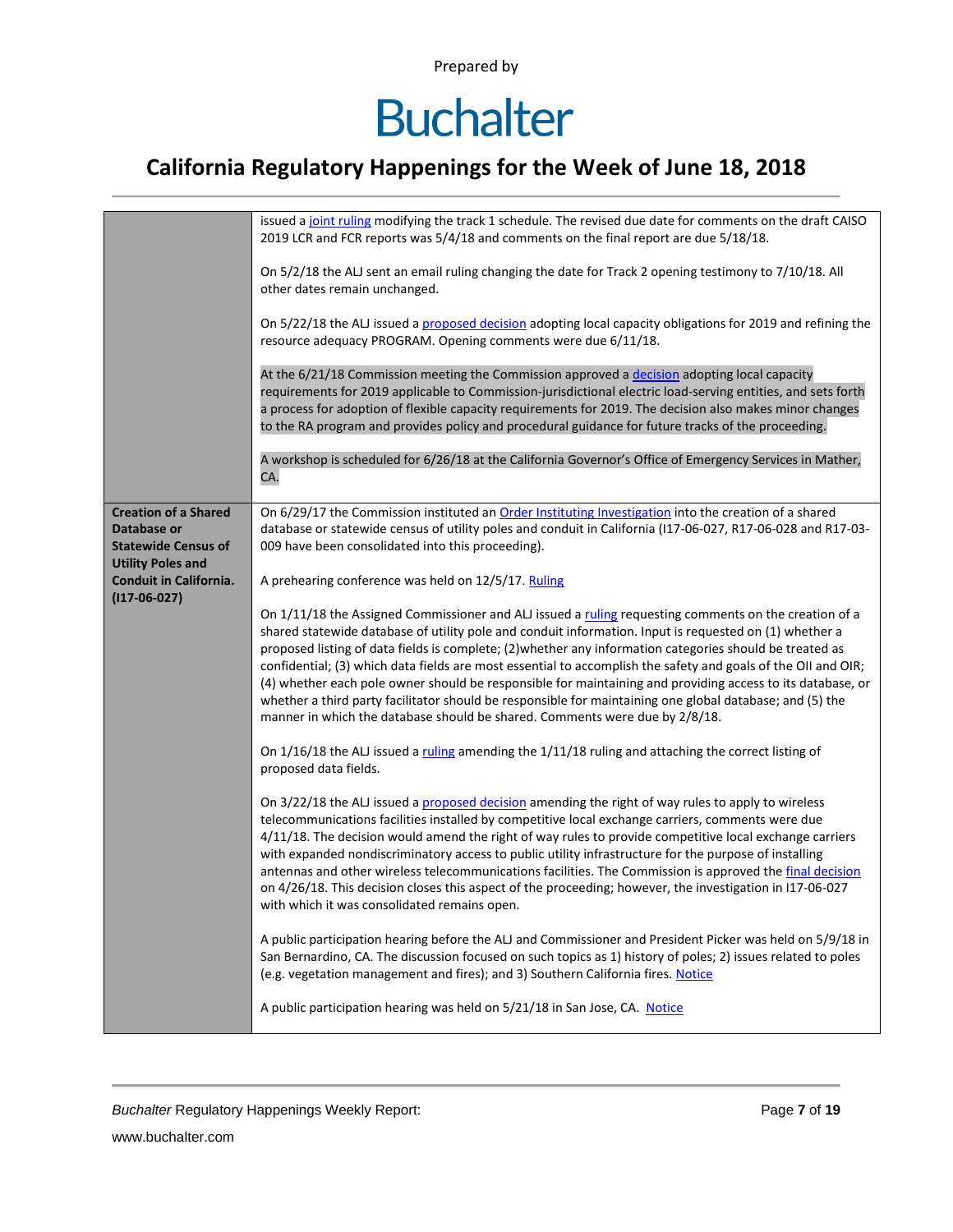### **California Regulatory Happenings for the Week of June 18, 2018**

| <b>Successor to Existing</b> | On 2/20/18 the ALJ issued a proposed decision adopting alternatives to promote solar distributed            |
|------------------------------|-------------------------------------------------------------------------------------------------------------|
| <b>Net Energy Metering</b>   | generation in disadvantaged communities. Opening comments were due by 3/12/18 and reply comments            |
| <b>Tariffs pursuant to</b>   | were due 3/19/18. Commissioner Guzman Aceves issued an alternate decision. An all-party meeting was         |
| PUC Section 2827.1           | held on 3/13/18 so that parties could make comments to Commissioner Guzman Aceves on the two                |
| $(R.14-07-002)$              | alternate decisions. On 5/22/18 Commissioner Guzman Aceves issued a proposed revised alternate              |
|                              | decision. Various parties subsequently filed comments.                                                      |
|                              |                                                                                                             |
|                              | On 3/29/18 the Assigned Commissioner issued the fourth amended scoping memo and ruling. The highest         |
|                              | priority issues identified by the Commissioner include consumer protection and development of options       |
|                              | for increasing use of renewable DG in disadvantaged communities. The ruling sets a deadline of $1/1/19$ for |
|                              | the completion of the proceeding and states that it is the Commission's intention to close this proceeding  |
|                              | and initiate a successor proceeding not later than that date.                                               |

#### **Issue Latest Developments CEC Business Meeting** At the meeting on 5/9/18 the Commission adopted building standards that require solar photovoltaic systems starting in 2020. The building energy efficiency standards, which are the first in the nation to require solar, will reduce greenhouse gas emissions by an amount equivalent to taking 115,000 fossil fuel cars off the road. [Press Release](http://www.energy.ca.gov/releases/2018_releases/2018-05-09_building_standards_adopted_nr.html) The Commission will hold its next regularly scheduled Business Meeting on 7/11/18. **Alternative and Renewable Fuel and Vehicle Technology Program (ARFVTP)** On 4/17/18 Commission staff conducted a public workshop for the Southern California Incentive Project, the second incentive project under the California Electric Vehicle Infrastructure Project (CALeVIP) funded by the ARFVTP. The commission is seeking input from stakeholders to inform the Southern California Incentive Project. [Notice](http://energy.ca.gov/calendar/index.php?eID=3125) On 4/25/18 the CEC posted the [2018-2019 Investment Plan Update](http://docketpublic.energy.ca.gov/PublicDocuments/17-ALT-01/TN223279_20180425T130339_20182019_Investment_Plan_Update_for_the_Alternative_and_Renewab.pdf) for the Alternative and Renewable [Fuel and Vehicle Technology Program.](http://docketpublic.energy.ca.gov/PublicDocuments/17-ALT-01/TN223279_20180425T130339_20182019_Investment_Plan_Update_for_the_Alternative_and_Renewab.pdf) A workshop was held 5/14/18 to discuss activities proposed for electric vehicle charging infrastructure and hydrogen refueling infrastructure pursuant to Governor's Executive Order B-48-18 and new funding allocations for zero-emission vehicle infrastructure[. Notice](http://docketpublic.energy.ca.gov/PublicDocuments/18-HYD-01/TN223180_20180411T153528_Staff_Workshop_Notice.pdf) A workshop was held 5/23/18 to discuss the staff report[, California Plug-In Electric Vehicle Infrastructure](http://docketpublic.energy.ca.gov/PublicDocuments/17-ALT-01/TN222986_20180316T143039_Staff_Report__California_PlugIn_Electric_Vehicle_Infrastructure.pdf)  Projections: 2017-[2025, Future Infrastructure Needs for Reaching the State's Zero](http://docketpublic.energy.ca.gov/PublicDocuments/17-ALT-01/TN222986_20180316T143039_Staff_Report__California_PlugIn_Electric_Vehicle_Infrastructure.pdf)-Emission Vehicle [Deployment Goals.](http://docketpublic.energy.ca.gov/PublicDocuments/17-ALT-01/TN222986_20180316T143039_Staff_Report__California_PlugIn_Electric_Vehicle_Infrastructure.pdf) [Notice](http://docketpublic.energy.ca.gov/PublicDocuments/18-EVI-01/TN223297_20180430T150043_Staff_Workshop_Notice.pdf) On 6/28/18 staff from the Commission and the Center for Sustainable Energy will conduct a public webinar to discuss equipment and site requirements for electric vehicle (EV) charging infrastructure installed under the California Electric Vehicle Incentive Project (CALeVIP). [Notice](http://energy.ca.gov/calendar/index.php?eID=3148) **Efficiency On 6/1/18 Commissioner McAllister and CONUEE Director General Odon de Buen conducted a webinar** to give updates on recent energy efficiency policy in California and Mexico. [Notice](http://energy.ca.gov/calendar/index.php?eID=3141) **Electric Program Investment Charge (Docket No. 17-EPIC-01)** On 5/8/18 CEC stall conducted a workshop and solicited stakeholder input on strategies to implement the requirements of AB 523.

#### **California Energy Commission**

*Buchalter* Regulatory Happenings Weekly Report: Page **8** of **19**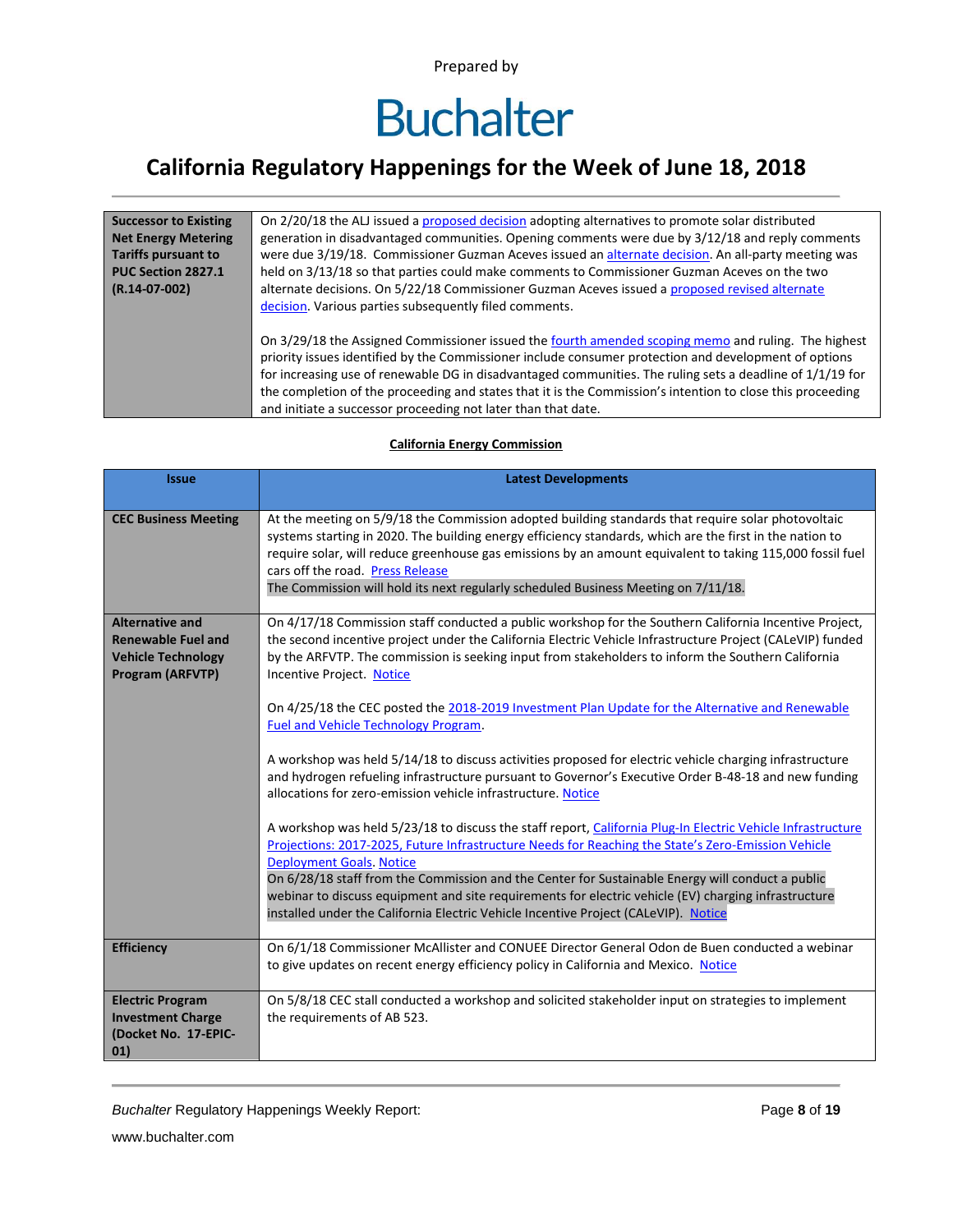# **Buchalter**

### **California Regulatory Happenings for the Week of June 18, 2018**

| 2018 Integrated<br><b>Research Policy Report</b> | On 4/20/18 the Lead Commissioner for the 2018 IEPR Update and the Lead Commissioner for Siting,<br>Offshore Wind Planning, and Tribal conducted a workshop to hear and discuss the North Coast's regional                                                                                                                                                  |
|--------------------------------------------------|------------------------------------------------------------------------------------------------------------------------------------------------------------------------------------------------------------------------------------------------------------------------------------------------------------------------------------------------------------|
| Update (18-IEPR-01)                              | challenges, opportunities, and solutions to meet California's climate and clean energy goals. Notice                                                                                                                                                                                                                                                       |
|                                                  | The CEC, CPUC, LADWP and CAISO jointly held a workshop to discuss energy reliability in Southern<br>California on 5/8/18 at the SCAQMD. Notice                                                                                                                                                                                                             |
|                                                  | On 5/30/18 the Commission and the CPUC will conduct a joint workshop to discuss a draft framework<br>and potential actions for addressing energy equity and increased access to distributed energy resources<br>in multifamily buildings. Notice                                                                                                           |
|                                                  | On 6/7/18 the Lead Commissioner for Energy Efficiency conducted a workshop to present information<br>and solicit stakeholder feedback on key topics related to the doubling of energy efficiency savings<br>mandated by Senate Bill 350, the Clean Energy and Pollution Reduction Act of 2015 (de León, Chapter<br>547, Statutes of 2015) (SB 350). Notice |
|                                                  | On 6/27/18 staff will conduct a webinar on the 2018 Tracking Progress Report for Energy Equity. Notice                                                                                                                                                                                                                                                     |
| SB 350- Clean Energy<br>and Pollution            | On 4/4/18 the Commission and CPUC convened the Disadvantaged Communities Advisory Group. Notice                                                                                                                                                                                                                                                            |
| <b>Reduction Act of 2015</b>                     |                                                                                                                                                                                                                                                                                                                                                            |

#### **California Air Resources Board**

| <b>Issue</b>         | <b>Latest Developments</b>                                                                                                                                                                                                                                                                                                                                                                                                                                                                                                                                                                                                                                                                                                                                                                                         |
|----------------------|--------------------------------------------------------------------------------------------------------------------------------------------------------------------------------------------------------------------------------------------------------------------------------------------------------------------------------------------------------------------------------------------------------------------------------------------------------------------------------------------------------------------------------------------------------------------------------------------------------------------------------------------------------------------------------------------------------------------------------------------------------------------------------------------------------------------|
| <b>Cap and Trade</b> | A workshop was held on 10/12/17 to discuss the next steps for the cap and trade regulation. Notice<br>Presentation.                                                                                                                                                                                                                                                                                                                                                                                                                                                                                                                                                                                                                                                                                                |
|                      | ARB released the January 2018 California-Quebec-Ontario Joint Auction Participant Training<br>Presentation.                                                                                                                                                                                                                                                                                                                                                                                                                                                                                                                                                                                                                                                                                                        |
|                      | On 1/30/18 ARB posted a notice of public hearing on 3/22/18 in Riverside, CA to consider approving the<br>adoption of two proposed amendments to the Cap and Trade regulation. The narrow amendments are<br>intended to clarify that 1. The regulation requires a successor entity after a change in ownership to be<br>responsible for the outstanding, pre-transfer compliance obligation of the predecessor entity, and 2. The<br>regulatory procedure for establishing the Auction Reserve Price in the Ontario and Quebec regulations.<br>Proposed Regulation Order Notice Agenda. At the meeting the Board adopted Resolution 18-4. On<br>4/17/18 the final rulemaking package was submitted to the Office Of Administrative Law. OAL has until<br>5/30/18 to make a final determination. Informative Digest |
|                      | Meetings were held on 3/2/18 to discuss potential amendments to the cap and trade regulation and<br>SB350 Integrated Resource Plans. Discussion Draft Price Containment Paper<br>A workshop was held on 4/26/18 to discuss possible revisions to the cap and trade regulation. Notice.<br>Comments were due by 5/10/18. Summary of Stakeholder Comments<br>On 6/15/18 Ontario announced its intention to end Ontario's Cap and Trade program. ARB released a<br>market notice regarding this development and reiterating its commitment with Quebec to continue                                                                                                                                                                                                                                                    |
|                      | operation of a joint carbon market.                                                                                                                                                                                                                                                                                                                                                                                                                                                                                                                                                                                                                                                                                                                                                                                |

**Buchalter Regulatory Happenings Weekly Report:** Page 9 of 19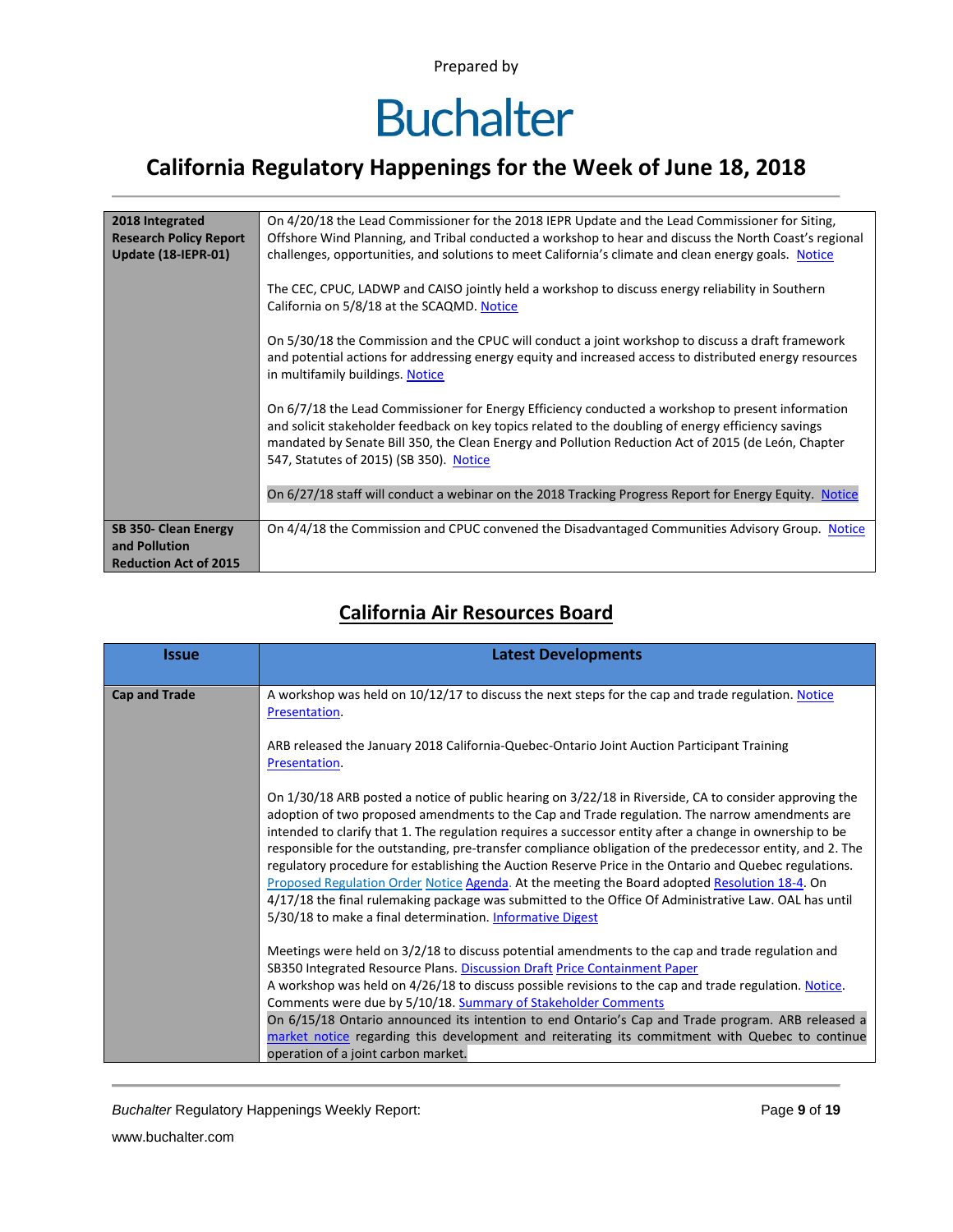# **Buchalter**

### **California Regulatory Happenings for the Week of June 18, 2018**

|                                                 | A workshop was held on 6/21/18 to discuss potential revisions to the regulation. Preliminary Discussion<br><b>Draft ARB Presentation CAISO Presentation</b>                                                                                                                                                                                                                                                          |
|-------------------------------------------------|----------------------------------------------------------------------------------------------------------------------------------------------------------------------------------------------------------------------------------------------------------------------------------------------------------------------------------------------------------------------------------------------------------------------|
| <b>GHG Reporting</b>                            | On 4/13/17 ARB posted a proposed second 15-day modifications to the regulation. Comments were due<br>4/28/17 by 5pm. Notice The board approved the proposed amendments at the 6/29/17 Board Meeting.<br>Agenda.                                                                                                                                                                                                      |
|                                                 | On 7/21/17 the proposed amendments were submitted to the California Office of Administrative Law.<br>Updated Informative Digest. On 9/1/17 OAL approved the rulemaking and filed it with the Secretary of<br>State. Notice Final Regulation Order Final Statement of Reasons. The amended regulation became<br>effective on 1/1/18.                                                                                  |
| <b>Short Lived Climate</b><br><b>Pollutants</b> | On 12/29/17 ARB posted a summary of policies to encourage dairy biomethane projects and other<br>projects to reduce methane emissions. On 1/5/18 the three dairy subgroups provided an update to the<br>agencies on their processes and recommendations they have formulated to date. Presentations - ARB;<br>CDFA; CPUC; Subgroup 1; Subgroup 2; Subgroup 3                                                         |
|                                                 | The Dairy and Livestock subgroups have several meeting scheduled for April. Subgroup 3 met on 4/2/18;<br>Subgroup 2 met on 4/9/18 and Subgroup 1 met on 4/27/18. Meeting Notice                                                                                                                                                                                                                                      |
|                                                 | The Dairy and Livestock subgroups will meet throughout May. Subgroup 3 met on 5/14/18; Subgroup 1<br>met on 5/21/18; and Subgroup 2 met on 5/23/18. Meeting Notice                                                                                                                                                                                                                                                   |
|                                                 | A joint subgroup meeting will be held on 7/26/18 in Fresno. Meeting Notice                                                                                                                                                                                                                                                                                                                                           |
| 2030 Scoping Plan                               | On 11/30/17 ARB released the proposed final 2017 climate change scoping plan. On 12/14/17 the Board<br>approved the scoping plan along with the finalized environmental documents. Meeting Notice Press<br><b>Release Final Plan</b>                                                                                                                                                                                 |
| <b>Low Carbon Fuel</b><br><b>Standard</b>       | The goal of the LCFS is to reduce carbon intensity of transportation fuel by at least 10% by 2020. On<br>2/20/18 ARB released the Draft Proposed Regulation Order and a Portion of Draft Staff Report.                                                                                                                                                                                                               |
|                                                 | On 3/6/18 ARB released various models and calculators, including the OPGEE and CA-GREET. In addition<br>ARB issued the <b>Initial Statement of Reasons and Proposed Regulation Order setting forth proposed</b><br>amendments to the LCFS regulation and to the regulation on commercialization of alternative diesel<br>fuels. A public hearing to consider the proposed amendments will be held on 4/27/18. Notice |
|                                                 | On 3/12/18 ARB updated and replaced Guidance 17-03 with Guidance 18-01 on Implementation<br>Implications of a Modified Writ issued by the Superior Court of California, County of Fresno, On October<br>18, 2017 in the case of Poet, LLC et al. vs CARB et al. (No. 09 CECG 04659 JYH) on LCFS.                                                                                                                     |
|                                                 | On 5/9/18 ARB released the 2017 LCFS Compliance Information Credit Clearance Market Information.                                                                                                                                                                                                                                                                                                                     |
|                                                 | On 5/21/18 ARB posted for comment the draft calculation of 2017 Crude Average Carbon Intensity<br>Value. Comments are due by 6/5/18.                                                                                                                                                                                                                                                                                 |
|                                                 | On 5/21/18 ARB posted the SB1383 Pilot Financial Mechanism White Paper.                                                                                                                                                                                                                                                                                                                                              |

**Buchalter Regulatory Happenings Weekly Report:** Page 10 of 19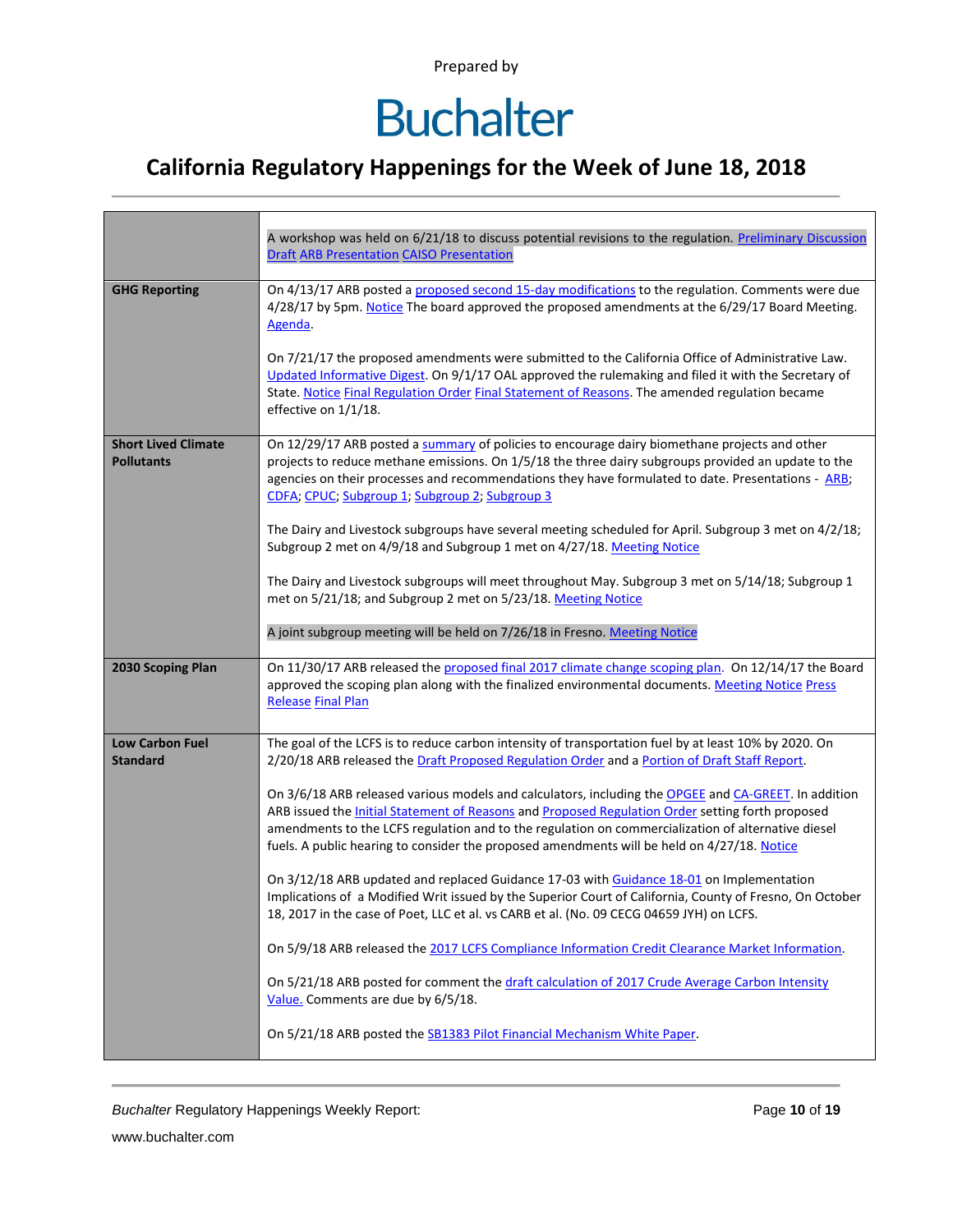# **Buchalter**

### **California Regulatory Happenings for the Week of June 18, 2018**

|                                                 | A public workshop to discuss proposed amendments to the LCFS and Alternative Diesel Fuels Regulations<br>was held on 6/11/18. Meeting Notice Staff Presentation                                                                                                                                                                                                                                                                                                                                                                                                                                                                                                                                                                                                                                                                                                                                                                                                                                                                                                                                                                                                                                                                                                                                                                                     |
|-------------------------------------------------|-----------------------------------------------------------------------------------------------------------------------------------------------------------------------------------------------------------------------------------------------------------------------------------------------------------------------------------------------------------------------------------------------------------------------------------------------------------------------------------------------------------------------------------------------------------------------------------------------------------------------------------------------------------------------------------------------------------------------------------------------------------------------------------------------------------------------------------------------------------------------------------------------------------------------------------------------------------------------------------------------------------------------------------------------------------------------------------------------------------------------------------------------------------------------------------------------------------------------------------------------------------------------------------------------------------------------------------------------------|
|                                                 | On 6/20/18 ARB posted proposed amendments to the LCFS regulation and to the regulation on<br>commercialization of alternative diesel fuels. The deadline to submit comments is 7/5/18 at 5pm.                                                                                                                                                                                                                                                                                                                                                                                                                                                                                                                                                                                                                                                                                                                                                                                                                                                                                                                                                                                                                                                                                                                                                       |
| <b>Innovative Clean</b><br><b>Transit Rules</b> | The key goals of this measure include 1. Support the near-term deployment of zero-emission buses<br>where the economics are viable and where transit service can be maintained or expanded; 2. Secure<br>binding commitments from the state's transit providers for a long-term vision for transition to zero-<br>emission technologies across all transit modes, and 3. Partner with transit agencies to pilot innovative<br>approaches to improve access to transit systems with zero-emissions first- and last-mile solutions.<br>On 12/15/17 a public workshop was held to discuss development of innovative clean transit.<br>Presentation. The staff proposal on the ICT Rules includes achieving a zero emission transit system by<br>2040 and encouragement of early action with opportunities for funding. Rules would be applicable to all<br>public transit agencies that own or operate buses with GVWR > 14,000 lbs.<br>On 3/27/18 ARB issued updated numbers of battery and fuel cell electric buses of large California transit<br>agencies.<br>On 3/27/18 ARB issued an <i>update</i> on the Innovative Clean Transit Discussion Document. ARB requested<br>additional comments and information in the areas of transit progress, role of incentives, overall cost,<br>cutaways and non-standard buses, and regulatory assessments. |
|                                                 | A workshop was held on 6/13/18 to discuss the proposed Innovative Clean Transit regulation. Meeting<br><b>Notice</b>                                                                                                                                                                                                                                                                                                                                                                                                                                                                                                                                                                                                                                                                                                                                                                                                                                                                                                                                                                                                                                                                                                                                                                                                                                |

### **California Independent System Operator**

| <i><u><b>Issue</b></u></i>                  | <b>Latest Developments</b>                               |
|---------------------------------------------|----------------------------------------------------------|
| <b>Board of Governors</b><br><b>Meeting</b> | The next scheduled Board meeting is 7/25-26/18. Schedule |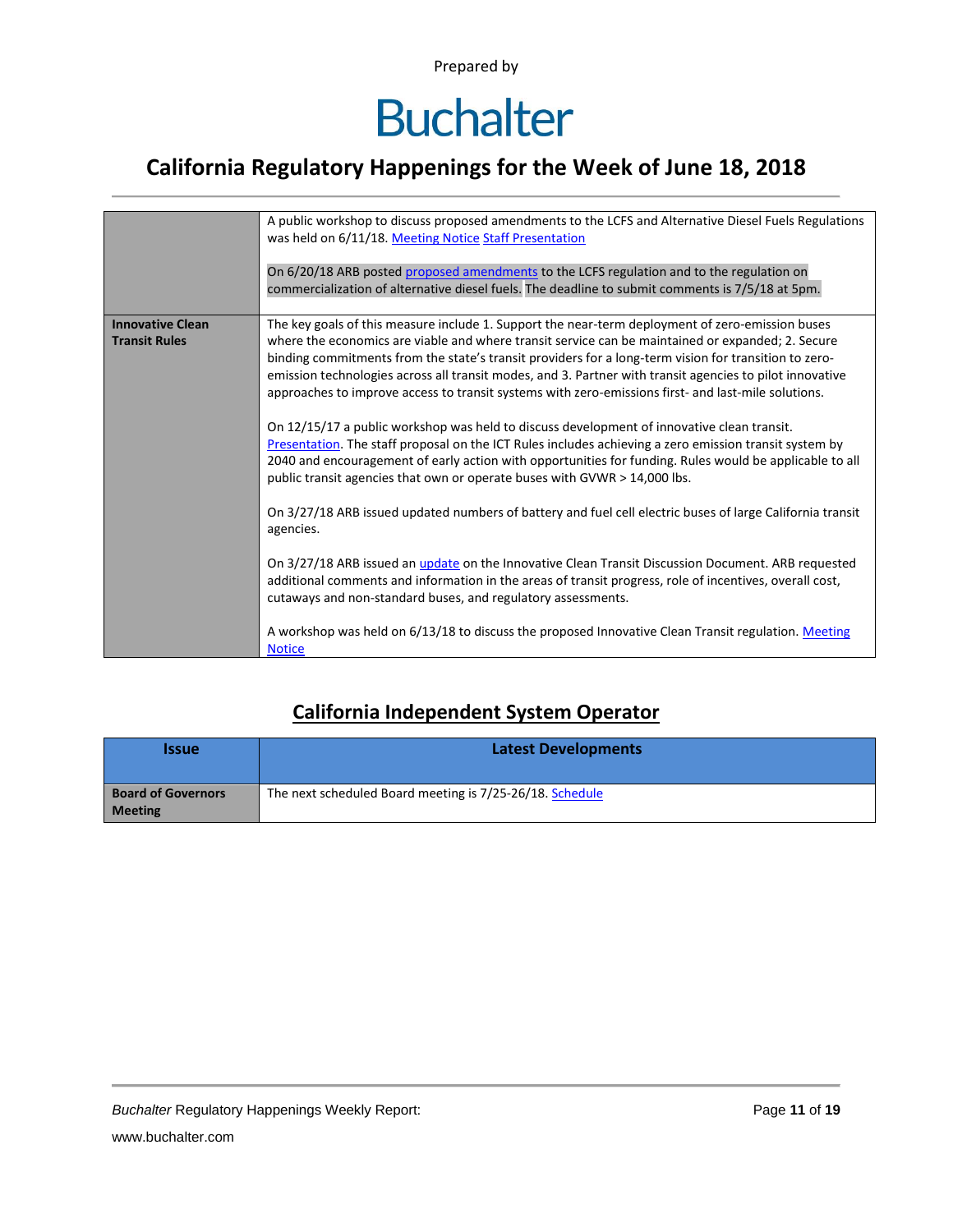### **California Regulatory Happenings for the Week of June 18, 2018**

#### **CAISO Stakeholder Initiatives**

| <b>Issue</b>                                                                | <b>Latest Developments</b>                                                                                                                                                                                                                                                                                                 |  |  |  |  |
|-----------------------------------------------------------------------------|----------------------------------------------------------------------------------------------------------------------------------------------------------------------------------------------------------------------------------------------------------------------------------------------------------------------------|--|--|--|--|
|                                                                             |                                                                                                                                                                                                                                                                                                                            |  |  |  |  |
| <b>Flexible resource</b><br>adequacy criteria and<br>must offer obligations | On 5/1/17 the CAISO posted the revised straw proposal. The CAISO held a stakeholder call on 5/8/17 to<br>discuss the revised straw proposal. Comments were due by 5/22/17. Market Notice Presentation                                                                                                                      |  |  |  |  |
| (FRAC-MOO)                                                                  | A Phase 2 Working Group call was held on 8/2/17. Market Notice. Comments were due by 8/18/17.<br><b>Brattle Presentation</b>                                                                                                                                                                                               |  |  |  |  |
|                                                                             | A Phase 2 Working Group Meeting was held on 9/26/17. Market Notice; Presentation                                                                                                                                                                                                                                           |  |  |  |  |
|                                                                             | On 11/2/17 CAISO postponed the stakeholder meeting originally scheduled for 11/9/17 because more<br>time is needed to analyze the data and publish the proposal. A stakeholder meeting was held on<br>11/29/17. Market Notice. On 11/21/17 CAISO posted the draft proposal. Comments were due by<br>12/13/17. Presentation |  |  |  |  |
|                                                                             | On 1/31/18 CAISO posted the revised draft flexible capacity framework. A stakeholder meeting was held<br>on 2/7/18 to discuss the revised draft flexible capacity framework in the FRAC-MOO Phase 2 initiative.<br>Comments were due by 2/21/18. Market Notice Agenda and Presentation                                     |  |  |  |  |
|                                                                             | CAISO held a stakeholder meeting on 5/3/18 to discuss the second revised draft flexible capacity<br>framework proposal. Comments were due by 5/17/18. Notice Presentation                                                                                                                                                  |  |  |  |  |
|                                                                             | The Phase 2 Working Group met on 6/18/18. Agenda and Presentation                                                                                                                                                                                                                                                          |  |  |  |  |
| <b>Energy Imbalance</b><br>Market (EIM)                                     | Participants<br>On 10/1/16 Arizona Public Service and Puget Sound Energy joined EIM. On 10/18/16, Mexico Grid<br>Operator CENACE announced it was exploring EIM participation for Baja California Norte.<br>On 2/24/17 BANC agreed to join the EIM, acting on behalf of SMUD beginning in April 2019. News<br>Release      |  |  |  |  |
|                                                                             | On 5/30/17 CAISO and Powerex announced that Powerex would participate in the EIM beginning in April<br>2018. Powerex will be the first non-U.S. participant to join the market. On 10/3/17 an information call to<br>discuss the Powerex EIM Implementation Agreement was held. Market Notice                              |  |  |  |  |
|                                                                             | On 6/1/17 CAISO and LADWP announced that they had signed an agreement for LADWP to join the EIM<br>beginning in April 2019.                                                                                                                                                                                                |  |  |  |  |
|                                                                             | On 10/1/17 Portland General Electric became the fifth western utility to begin full participation in the<br>EIM.                                                                                                                                                                                                           |  |  |  |  |
| <b>Reliability Services</b>                                                 | On 2/2/17, CAISO posted the Phase 1B and Phase 2 Draft Tariff language. A call to discuss was held on<br>2/21/17. Market Notice                                                                                                                                                                                            |  |  |  |  |
|                                                                             | On 4/7/17 the CAISO posted the Phase 1B and Phase 2 Draft Tariff language. A call to discuss was held on<br>4/24/17. Market Notice                                                                                                                                                                                         |  |  |  |  |
|                                                                             | On 4/18/17 CAISO posted the <b>Business Requirements Specifications v. 2.0</b> .                                                                                                                                                                                                                                           |  |  |  |  |

**Buchalter Regulatory Happenings Weekly Report:** Page 12 of 19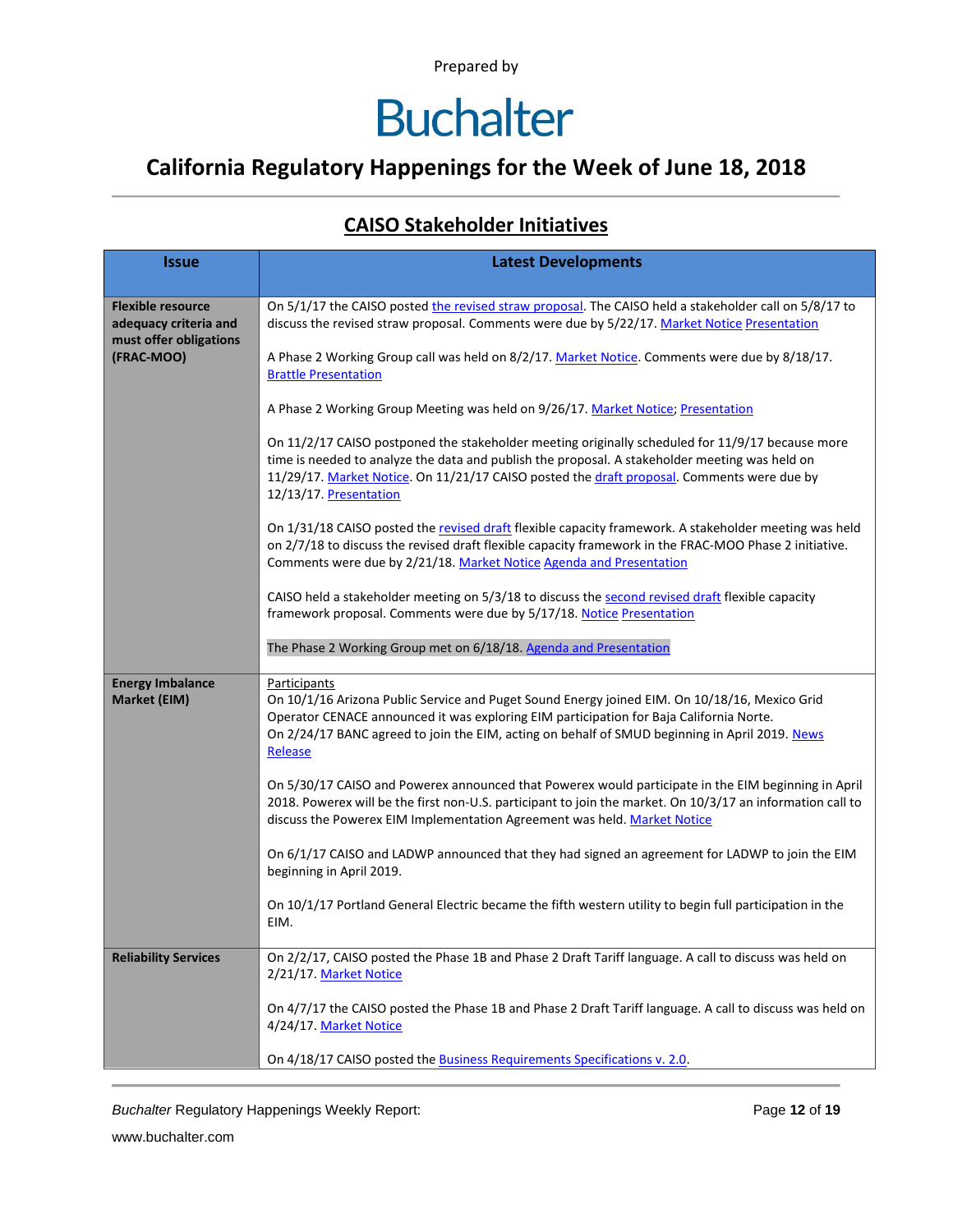# **Buchalter**

### **California Regulatory Happenings for the Week of June 18, 2018**

|                                                                                                              | On 5/8/17 CAISO announced that the implementation date for the initiative had been extended to<br>$2/13/18$ from 11/1/17. The new effective date will be $4/1/18$ . The extension was discussed at the Market<br>Performance and Planning Forum on 5/16/17.                                                                                                                                                                                                                                                                                                                                                                                                                                                                                                                                                                                                                                                                                                                                                                                                                                                                                                                                                                                                                                                       |  |  |  |  |  |
|--------------------------------------------------------------------------------------------------------------|-------------------------------------------------------------------------------------------------------------------------------------------------------------------------------------------------------------------------------------------------------------------------------------------------------------------------------------------------------------------------------------------------------------------------------------------------------------------------------------------------------------------------------------------------------------------------------------------------------------------------------------------------------------------------------------------------------------------------------------------------------------------------------------------------------------------------------------------------------------------------------------------------------------------------------------------------------------------------------------------------------------------------------------------------------------------------------------------------------------------------------------------------------------------------------------------------------------------------------------------------------------------------------------------------------------------|--|--|--|--|--|
|                                                                                                              | A technical working group call was held on 6/13/17 to clarify the tariff processes proposed in the<br>initiative. Market Notice.                                                                                                                                                                                                                                                                                                                                                                                                                                                                                                                                                                                                                                                                                                                                                                                                                                                                                                                                                                                                                                                                                                                                                                                  |  |  |  |  |  |
|                                                                                                              | On 7/7/17 The Second Revised Draft Tariff Language - Phase 1B and 2 was posted. A web conference to<br>discuss was held on 7/21/17. Market Notice Comments were due by 7/14/17.                                                                                                                                                                                                                                                                                                                                                                                                                                                                                                                                                                                                                                                                                                                                                                                                                                                                                                                                                                                                                                                                                                                                   |  |  |  |  |  |
|                                                                                                              | On 8/3/17 CAISO posted the Phase 2 - Third Revised Draft Tariff Language. Market Notice. On 9/29/17<br>CAISO filed the tariff amendment for phase 1B and Phase 2 at FERC in docket ER18-1. On 10/23/17<br>various parties filed comments and protests and the CPUC filed a limited protest. The CPUC has<br>requested that FERC reject the proposed tariff amendments regarding "listed local capacity." On<br>11/13/17 CAISO filed a motion for leave to file answer and answer to the various protests. On 11/30/17<br>CAISO filed another motion for leave to file answer and answer to SDG&E's filing. On 1/18/18 FERC<br>issued an order accepting the tariff revisions as filed, effective 2/15/18. On 2/14/18 CAISO filed a petition<br>for limited tariff waiver requesting a temporary suspension of the effectiveness of the tariff revisions.<br>Due to implementation issues CAISO requested a temporary suspension until 3/16/18. FERC granted the<br>suspension on 3/1/18. The initiative will now be activated for trade date 5/1/18. Market Notice. On<br>3/16/18 CAISO submitted a Compliance Filing at FERC to modify the effective date to 3/16/18. On 4/3/18<br>CAISO filed an additional petition for the temporary suspension of the effectiveness of the RAAIM<br>modifications to 5/1/18. |  |  |  |  |  |
|                                                                                                              | CAISO held a call on 1/4/18 to discuss process changes for resource adequacy and outage coordination<br>as part of the Reliability Services Initiative. These changes will be implemented in April 2018. Training<br>was provided on 1/10/18. Presentation. Market Notice.                                                                                                                                                                                                                                                                                                                                                                                                                                                                                                                                                                                                                                                                                                                                                                                                                                                                                                                                                                                                                                        |  |  |  |  |  |
|                                                                                                              | On 3/5/18 and 3/8/18 the CAISO held the RSI 2017 and RAAIM calculation modification market<br>simulation web conferences to discuss market simulation performance. CAISO has postponed the RSI<br>implementation to March 2018 and activation to May 2017 and the RAAIM Calculation modification<br>implementation to May 2018 and activation to July 2018. Market Notice                                                                                                                                                                                                                                                                                                                                                                                                                                                                                                                                                                                                                                                                                                                                                                                                                                                                                                                                         |  |  |  |  |  |
| <b>Energy Storage and</b><br><b>Distributed Energy</b><br><b>Resources Participation</b><br>(Phases 2 and 3) | On 9/29/17 CAISO posted the Phase 3 issue paper. A stakeholder call was held on 10/12/17. The Phase 3<br>initiative will continue to identify and evaluate opportunities for increased participation of transmission<br>grid-connected energy storage and distribution-connected resources in the CAISO market. Unresolved<br>topics suggested by stakeholders in Phase 2 will also be considered. Market Notice                                                                                                                                                                                                                                                                                                                                                                                                                                                                                                                                                                                                                                                                                                                                                                                                                                                                                                  |  |  |  |  |  |
|                                                                                                              | A workshop to discuss the Phase 3 scope originally scheduled for 12/11/17 has been cancelled. The<br>workshop will not be held until 2018. Market Notice                                                                                                                                                                                                                                                                                                                                                                                                                                                                                                                                                                                                                                                                                                                                                                                                                                                                                                                                                                                                                                                                                                                                                          |  |  |  |  |  |
|                                                                                                              | On 11/6/17 CAISO hosted a workshop to discuss proposed topics for phase 3. Several Stakeholders gave<br>presentations. Market Notice On 11/17/17 CAISO posted the draft tariff language for phase 2. A web<br>conference to discuss was held on 12/12/17. Market Notice.                                                                                                                                                                                                                                                                                                                                                                                                                                                                                                                                                                                                                                                                                                                                                                                                                                                                                                                                                                                                                                          |  |  |  |  |  |
|                                                                                                              | A customer partnership group call was held on 12/13/17 to discuss implementation of demand response<br>current changes associated with phase 2 of the proceeding. Questions and comments to be discussed<br>during the call were due by 12/6/17. Market Notice                                                                                                                                                                                                                                                                                                                                                                                                                                                                                                                                                                                                                                                                                                                                                                                                                                                                                                                                                                                                                                                    |  |  |  |  |  |
|                                                                                                              | A workshop to discuss Phase 3 was held on 1/16/18. Market Notice Agenda Presentation                                                                                                                                                                                                                                                                                                                                                                                                                                                                                                                                                                                                                                                                                                                                                                                                                                                                                                                                                                                                                                                                                                                                                                                                                              |  |  |  |  |  |

**Buchalter Regulatory Happenings Weekly Report:** Page 13 of 19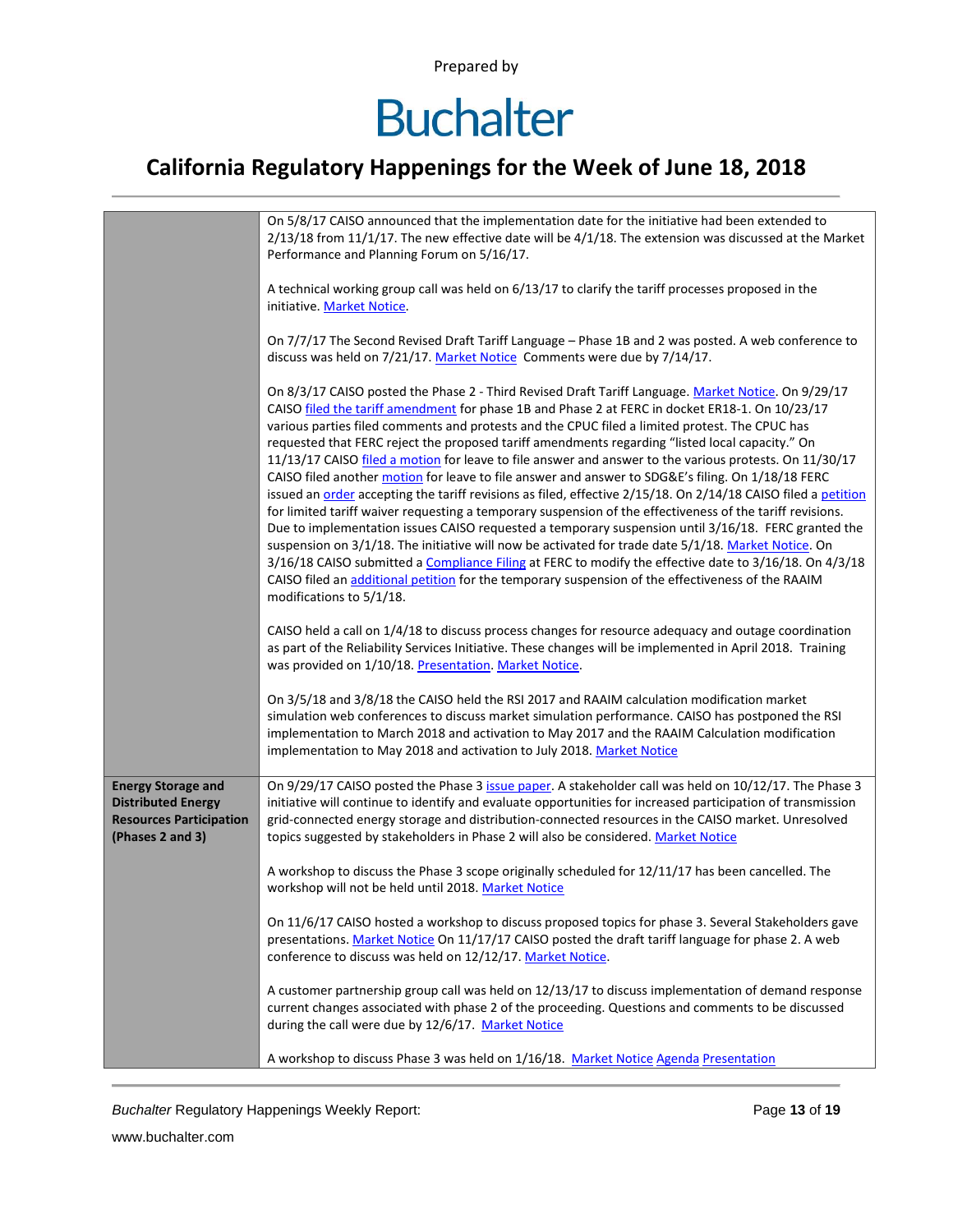# **Buchalter**

### **California Regulatory Happenings for the Week of June 18, 2018**

|                                                                                                    | On 2/15/18 CAISO posted the Phase 3 straw proposal. A workshop to discuss phase 3 was held on<br>2/21/18. Comments were due by 3/7/18. Market Notice                                                                                                  |  |  |  |  |  |
|----------------------------------------------------------------------------------------------------|-------------------------------------------------------------------------------------------------------------------------------------------------------------------------------------------------------------------------------------------------------|--|--|--|--|--|
|                                                                                                    | A workshop to discuss Phase 2 was held on 2/27/18. Market Notice Presentation                                                                                                                                                                         |  |  |  |  |  |
|                                                                                                    | On 2/22/18 CAISO posted the Phase 3 straw proposal. A technical working group meeting was held on<br>3/29/18. Comments were due by 4/9/18. Market Notice. Agenda                                                                                      |  |  |  |  |  |
|                                                                                                    | A customer partnership group call was held on 3/27/18 to discuss implantation of current Demand<br>Response changes associated with Phase 2. Market Notice                                                                                            |  |  |  |  |  |
|                                                                                                    | On 4/9/18 CAISO posted the revised draft tariff language for Phase 2. Comments were due by 4/16/18.<br><b>Market Notice</b>                                                                                                                           |  |  |  |  |  |
|                                                                                                    | A customer partnership group call was held on 4/25/18 to discuss implementation of current demand<br>response changes associated with phase 2. Questions and comments were due in advance of the call by<br>4/18/18. Market Notice Presentation       |  |  |  |  |  |
|                                                                                                    | On 4/30/18 CAISO posted the Phase 3 revised straw proposal. A call to discuss was held on 5/10/18.<br>Comments are due by 5/21/18. Market Notice                                                                                                      |  |  |  |  |  |
|                                                                                                    | A customer partnership group call was held on 6/1/18 to discuss implementation of current DR changes<br>associated with phase 2 of the proceeding. Market Notice                                                                                      |  |  |  |  |  |
|                                                                                                    | A public stakeholder working group call was held on 6/5/18 to discuss the phase 3 revised straw<br>proposal. Written comments were due by 6/15/18. Market Notice.                                                                                     |  |  |  |  |  |
|                                                                                                    | A meeting is scheduled for 6/25/18 to discuss additional changes to the revised straw proposal for Phase<br>3. Agenda and Presentation. Comments are due by 7/3/18.                                                                                   |  |  |  |  |  |
|                                                                                                    | On 7/2/18 the Phase 2 implementation customer partnership group will hold a call to discuss current<br>changes related to this initiatives' implementation. Market Notice                                                                             |  |  |  |  |  |
| <b>Transmission Access</b><br><b>Charge Options for</b><br><b>Integrating New</b><br>Participating | CAISO held a stakeholder meeting in Folsom on 12/13/16 to review the draft final proposal for the TAC<br>Options Initiative. On 12/6/16, CAISO posted the draft final proposal. Market Notice Presentation. The<br>comment deadline ended on 1/11/17. |  |  |  |  |  |
| <b>Transmission Owners</b>                                                                         | On 12/20/16, CAISO posted an addendum to the draft regional framework proposal. The addendum is<br>intended to provide clarifications in light of questions raised at the 12/13/16 workshop. Comments were<br>due by 1/11/17. Market Notice           |  |  |  |  |  |
|                                                                                                    | On 3/2/17 CAISO posted a summary of stakeholder comments and the CAISO's responses. Summary                                                                                                                                                           |  |  |  |  |  |
| <b>Regional Resource</b><br><b>Adequacy</b>                                                        | On 12/1/16, CAISO posted a Regional Framework Proposal. A meeting was held on 12/8/16 to review the<br>draft final proposal. Market Notice. The comment deadline was 1/11/17.                                                                         |  |  |  |  |  |
|                                                                                                    | On 3/1/17 CAISO posted the draft regional framework proposal stakeholder comments and CAISO<br>responses.                                                                                                                                             |  |  |  |  |  |

**Buchalter Regulatory Happenings Weekly Report:** Page 14 of 19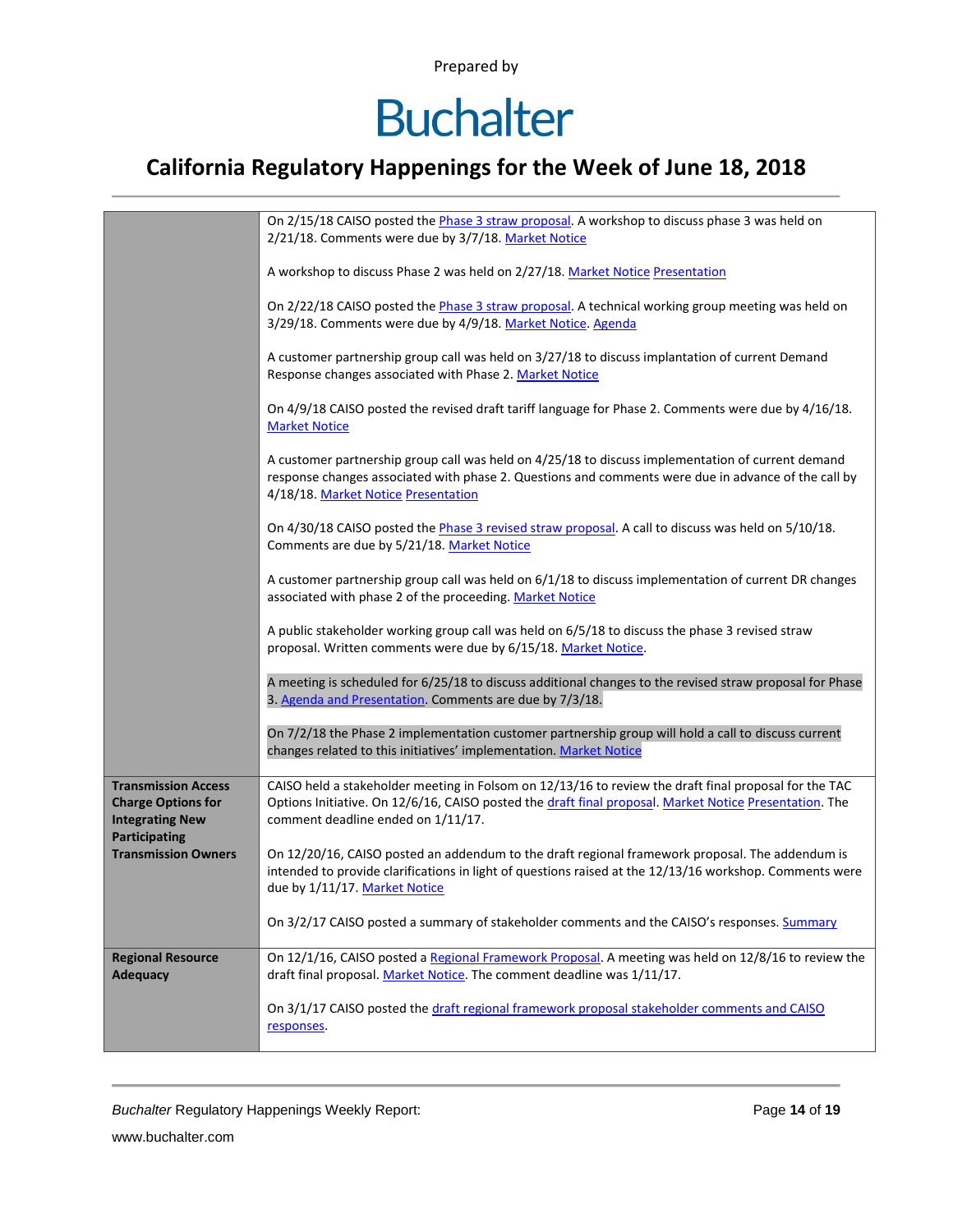# **Buchalter**

### **California Regulatory Happenings for the Week of June 18, 2018**

| <b>Regional Integration</b><br><b>California GHG</b><br>compliance | The CAISO held a stakeholder meeting on 5/31/17 to discuss the draft final proposal for the initiative. On<br>5/25/17 CAISO posted the Draft Final Proposal.                                                                             |  |  |  |  |  |  |
|--------------------------------------------------------------------|------------------------------------------------------------------------------------------------------------------------------------------------------------------------------------------------------------------------------------------|--|--|--|--|--|--|
|                                                                    | On 6/22/17 CAISO held a call to discuss a revised draft final proposal. Market Notice Presentation. On<br>6/26/17 CAISO posted the Revised Draft Final Proposal. Comments were due by 7/6/17.                                            |  |  |  |  |  |  |
|                                                                    | A stakeholder call was held on 12/4/17 to continue discussions on the initiative and the attribution<br>accuracy report. Comments on materials presented were due by 12/18/17. Market Notice. Presentation.<br><b>CAISO</b> presentation |  |  |  |  |  |  |
|                                                                    | On 2/20/18 CAISO posted the updated Second Revised Draft Final Proposal. A call to discuss was held on<br>2/22/18. Market Notice Recording                                                                                               |  |  |  |  |  |  |
|                                                                    | On 4/25/18 CAISO posted the Third Revised Draft Final Proposal. A web conference to discuss was held<br>on 5/2/18. Market Notice Presentation. Comments were due by 5/23/18.                                                             |  |  |  |  |  |  |
| <b>Miscellaneous Tariff</b>                                        | On 4/23/18 CAISO released the 2018 Draft Tariff Clarification Language. Matrix. Comments were due by                                                                                                                                     |  |  |  |  |  |  |
| <b>Revisions</b>                                                   | $5/1/18$ and a call was held on $5/8/18$ .                                                                                                                                                                                               |  |  |  |  |  |  |
|                                                                    | <b>Market Notice</b>                                                                                                                                                                                                                     |  |  |  |  |  |  |
|                                                                    | On 6/14/18 the CAISO submitted its tariff clarification amendment in ER18-1787. The CAISO has<br>requested an order by 10/1/18.                                                                                                          |  |  |  |  |  |  |
|                                                                    |                                                                                                                                                                                                                                          |  |  |  |  |  |  |
| <b>Review Transmission</b><br><b>Access Charge</b>                 | On 4/12/17 CAISO posted a background white paper entitled "How Transmission Cost Recovery Through<br><b>Transmission Access Charge Works Today.</b> "                                                                                    |  |  |  |  |  |  |
| <b>Structure</b>                                                   |                                                                                                                                                                                                                                          |  |  |  |  |  |  |
|                                                                    | On 6/30/17 CAISO posted the issue paper. A stakeholder meeting was held on 7/12/17. Market Notice<br>Presentation. A working group meeting was held on 8/29/17 to discuss the 6/30/17 issue paper. An                                    |  |  |  |  |  |  |
|                                                                    | additional meeting to discuss is scheduled for 9/25/17. Comments following the meeting were due by                                                                                                                                       |  |  |  |  |  |  |
|                                                                    | 10/13/17. Market Notice On 9/15/17 CAISO posted Supporting Materials. On 9/20/17 CAISO posted the<br>questions submitted by stakeholders on Clean Coalition's proposed solution presenting during the                                    |  |  |  |  |  |  |
|                                                                    | 8/29/17 working group meeting. These questions were discussed at the 9/25/17 meeting. Market                                                                                                                                             |  |  |  |  |  |  |
|                                                                    | Notice.                                                                                                                                                                                                                                  |  |  |  |  |  |  |
|                                                                    | On 10/18/17 CAISO announced that the straw proposal had been postponed.                                                                                                                                                                  |  |  |  |  |  |  |
|                                                                    | On 1/11/18 CAISO posted the Straw Proposal. A meeting to discuss was held on 1/18/18. Comments<br>were due by 2/15/18. Market Notice                                                                                                     |  |  |  |  |  |  |
|                                                                    | A meeting was held on 4/11/18 to discuss the revised straw proposal. Comments on the proposal were                                                                                                                                       |  |  |  |  |  |  |
|                                                                    | due by 4/25/18. Market Notice Presentation.                                                                                                                                                                                              |  |  |  |  |  |  |
|                                                                    | On 6/22/18 CAISO issues a second revised straw proposal. A meeting to discuss is scheduled for 6/28/18.<br><b>Market Notice</b>                                                                                                          |  |  |  |  |  |  |
| <b>Imbalance</b>                                                   | On 11/29/17 CAISO announced a new initiative Imbalance Conformance Enhancements. An issue paper                                                                                                                                          |  |  |  |  |  |  |
| <b>Conformance</b><br><b>Enhancements</b>                          | and straw proposal was posted and a call to discuss was held on 12/8/17. Market Notice. Presentation<br><b>Issue Paper and Straw Proposal</b>                                                                                            |  |  |  |  |  |  |
|                                                                    |                                                                                                                                                                                                                                          |  |  |  |  |  |  |
|                                                                    | The scope of the initiative it so clarify the CAISO's authority to conform for imbalance in both real time                                                                                                                               |  |  |  |  |  |  |

**Buchalter Regulatory Happenings Weekly Report:** Page 15 of 19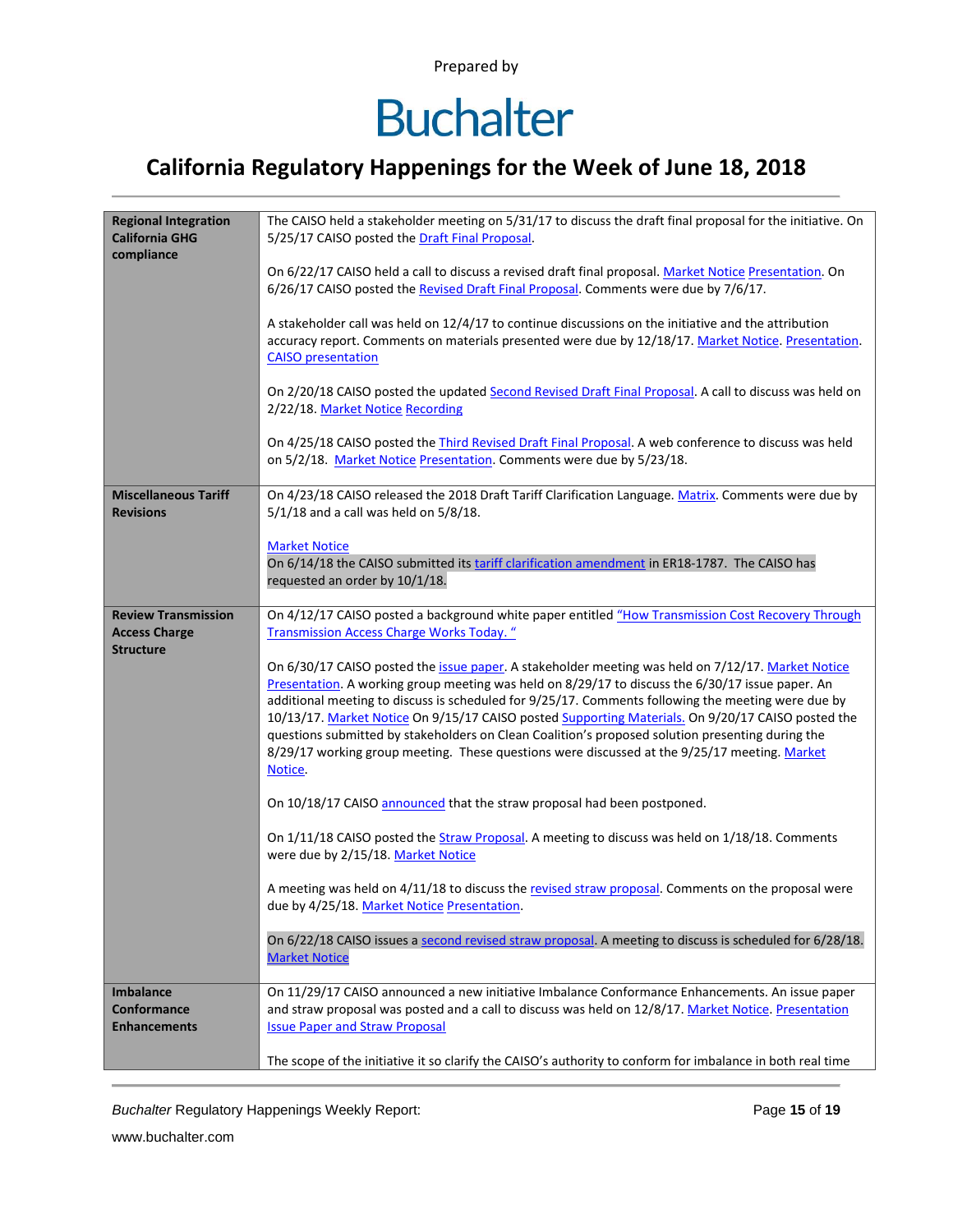# **Buchalter**

### **California Regulatory Happenings for the Week of June 18, 2018**

|                                                               | and the day ahead. The initiative will also propose enhancements for the conformance limiter to ensure<br>price spikes do not result. Comments were due by 12/20/17.                                                                                                                                                                                                                                                                                                                                                                                                                                                                                                                                                                                                                                                    |
|---------------------------------------------------------------|-------------------------------------------------------------------------------------------------------------------------------------------------------------------------------------------------------------------------------------------------------------------------------------------------------------------------------------------------------------------------------------------------------------------------------------------------------------------------------------------------------------------------------------------------------------------------------------------------------------------------------------------------------------------------------------------------------------------------------------------------------------------------------------------------------------------------|
|                                                               | On 1/30/18 CAISO posted the Draft Final Proposal. A call to discuss was held on 2/6/18. Market Notice<br><b>Agenda and Presentation</b>                                                                                                                                                                                                                                                                                                                                                                                                                                                                                                                                                                                                                                                                                 |
|                                                               | On 3/14/18 CAISO posted the Updated Draft Final Proposal. Market Notice. Comments were due by<br>$3/21/18$ .                                                                                                                                                                                                                                                                                                                                                                                                                                                                                                                                                                                                                                                                                                            |
| <b>Reliability Coordinator</b>                                | On 1/2/18 CAISO announced that it would become its own Reliability Coordinator and offer these<br>services to other balancing authorities and transmission operators in the western US. These services<br>include outage coordination, day-ahead planning and real-time monitoring for reliability. In order to<br>accomplish this task, CAISO gave notice of withdrawal to its current reliability coordinator Peak<br>Reliability. CAISO also provided withdrawal to the agencies funding the agreement with Peak Reliability,<br>including, but not limited to, BANC, WAPA, LADWP, APS, BPA, IID, MID, PacifiCorp, SMUD, Salt River<br>Project, and TID. An informational call was held on 1/4/18 and public meetings in Folsom, Portland and<br>Phoenix on 1/17/18, 1/18/18 and 1/19/18 respectively. Market Notice |
|                                                               | On 3/13/18 CAISO launched its Reliability Coordinator Services Rates, Terms and Conditions initiative. A<br>stakeholder meeting was held 4/12/18 to discuss the straw proposal. Revised Market Notice<br>Presentation. The comment deadline was extended to 5/4/18. Market Notice                                                                                                                                                                                                                                                                                                                                                                                                                                                                                                                                       |
|                                                               | On 6/20/18 CAISO issued a draft final proposal. A meeting to discuss is scheduled for 6/27/18. Market<br><b>Notice</b>                                                                                                                                                                                                                                                                                                                                                                                                                                                                                                                                                                                                                                                                                                  |
| <b>Interconnection</b><br><b>Process Enhancements</b><br>2018 | On 1/4/18 CAISO launched a new initiative, Interconnection Process Enhancements 2018. On 1/17/18<br>the CAISO posted the <i>issue paper</i> . A stakeholder meeting was held on 1/24/18. Comments were due by<br>2/7/18. The initiative will evaluate potential changes to enhance the CAISO generator interconnection<br>procedures and agreements. Market Notice Topics fall into six broad categories, 1. Deliverability; 2.<br>Energy Storage; 3. Generator Interconnection Agreements; 4. Interconnection Financial Security and Cost<br>Responsibility; 5. Interconnection Requests; and 6. Modifications. Presentation                                                                                                                                                                                           |
|                                                               | On 5/9/18 CAISO posted the Straw Proposal. A meeting to discuss was held on 5/21/18. Market Notice                                                                                                                                                                                                                                                                                                                                                                                                                                                                                                                                                                                                                                                                                                                      |
| <b>Day-Ahead Market</b><br><b>Enhancements</b>                | On 2/8/18 CAISO launched a new initiative, Day-Ahead Market Enhancements. This initiative will address<br>ramping and uncertainty previously left to be resolved by the real-time market. A stakeholder meeting<br>was held on 3/7/18 to discuss the issue paper and straw proposal. Enhancements to be considered<br>include combining the Integrated Forward Market with the Residual Unit Commitment process, changing<br>the day-ahead scheduling granularity from hourly to 15-minute and adding an imbalance reserve<br>product. At the kickoff meeting, CAISO discussed additional design elements. Market Notice. On 2/28/18<br>CAISO posted the issue paper/straw proposal. Comments on the issue paper were due by 3/21/18.<br>Presentation.                                                                  |
|                                                               | On 4/13/18 CAISO posted the revised straw proposal. A meeting to discuss was held on 4/18/18. Market<br><b>Notice Presentation</b>                                                                                                                                                                                                                                                                                                                                                                                                                                                                                                                                                                                                                                                                                      |
|                                                               | A meeting was held on 6/19/18 to discuss updates to the revised straw proposal. Presentation                                                                                                                                                                                                                                                                                                                                                                                                                                                                                                                                                                                                                                                                                                                            |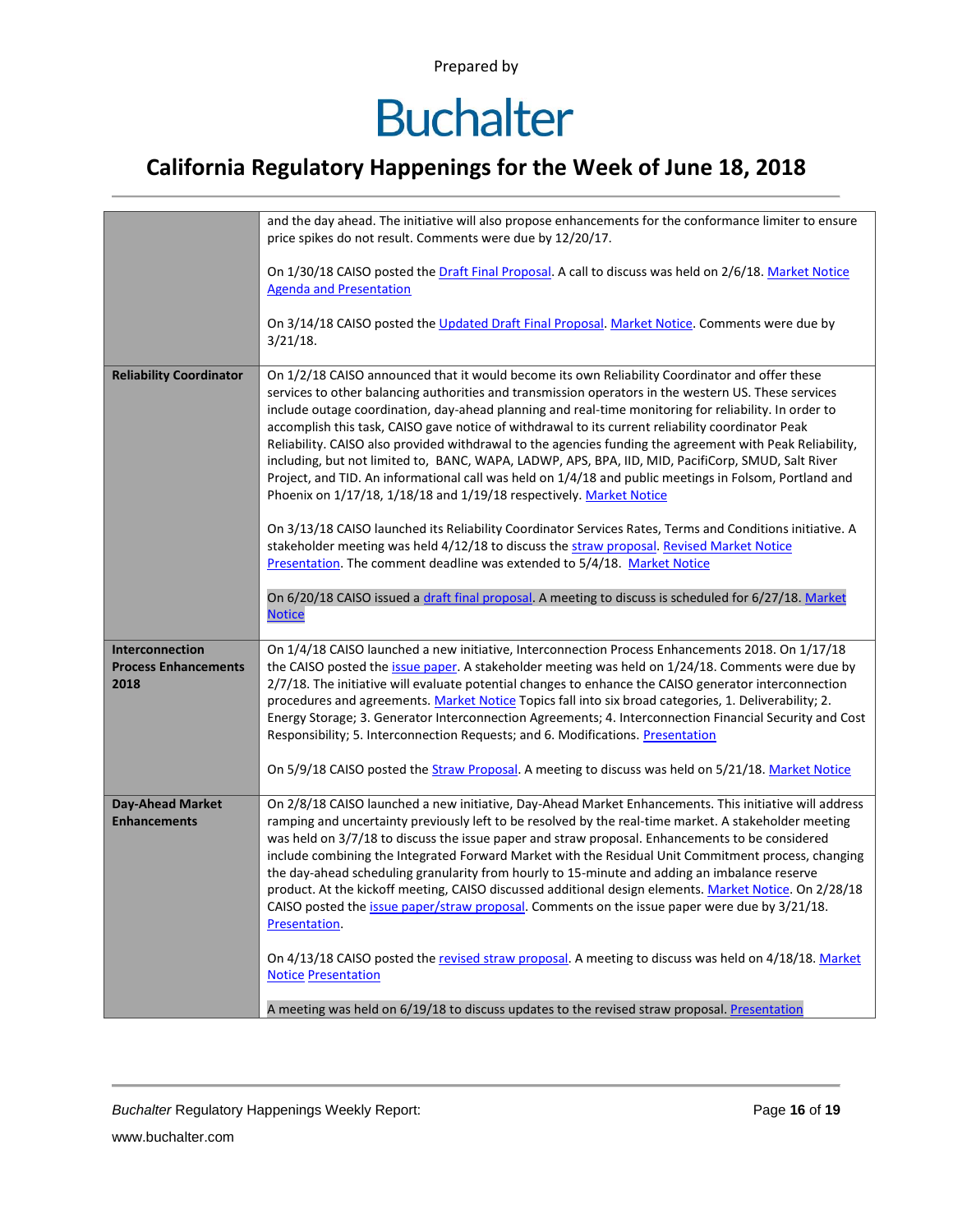### **California Regulatory Happenings for the Week of June 18, 2018**

#### **Federal Energy Regulatory Commission**

| <b>Issue</b>                                                                        | <b>Latest Developments</b>                                                                                                                                                                                                                                                                                                                                                                                                                                                                                                                                                                                                                                                 |  |  |  |  |
|-------------------------------------------------------------------------------------|----------------------------------------------------------------------------------------------------------------------------------------------------------------------------------------------------------------------------------------------------------------------------------------------------------------------------------------------------------------------------------------------------------------------------------------------------------------------------------------------------------------------------------------------------------------------------------------------------------------------------------------------------------------------------|--|--|--|--|
| <b>Large Generator</b><br>Interconnection<br><b>Reforms NOPR RM17-</b><br>$8 - 000$ | On 12/15/16 FERC proposed reforms to its large generator interconnection processes aimed at<br>improving the efficiency of processing interconnection requests, removing barriers to needed resource<br>development, and assuring continued reliability of the grid. The NOPR revises regulations, the pro forma<br>Large Generator Interconnection Procedures and the pro forma LGIA. While the NOPR applies to large<br>generating facilities (>20MW), the NOPR does seek comment on whether any of the proposed changes<br>should be applied to small generating facilities. News Release NOPR. Comments were due 60 days after<br>publication in the Federal Register. |  |  |  |  |
|                                                                                     | On 2/23/17, the Commission extended the comment deadline to 4/13/17. On 4/28/17 MID filed an<br>answer.                                                                                                                                                                                                                                                                                                                                                                                                                                                                                                                                                                    |  |  |  |  |
|                                                                                     | On 7/3/17 Sunflower Electric Power Corporation Mid-Kansas Electric Company requested leave to<br>submit out of time comments. On 7/20/17 Renewable Energy Systems Americas, Inc. submitted a motion<br>to intervene out of time.                                                                                                                                                                                                                                                                                                                                                                                                                                           |  |  |  |  |
|                                                                                     | FERC convened a technical conference on April 3 <sup>rd</sup> and 4 <sup>th</sup> to discuss issues related to the coordination of<br>Affected Systems raised in the complaint filed by EDF Renewable Energy against MISO, Southwest Power<br>pool and PJM and this Notice of Proposed Rulemaking.                                                                                                                                                                                                                                                                                                                                                                         |  |  |  |  |
|                                                                                     | On 4/19/18 the Commission issued a final rule, Order 845. The final rule amends the pro forma Large<br>Generator Interconnection Procedures and the pro forma Large Generator Interconnection Agreement.<br>The rule will become effective 75 days after publication in the Federal Register.                                                                                                                                                                                                                                                                                                                                                                              |  |  |  |  |
|                                                                                     | On 5/17/18 various parties submitted motions (and subsequently comments in support) requesting an<br>extension of the time period to comply with Order 845. On 6/1/18 FERC granted the extension to<br>11/5/18.                                                                                                                                                                                                                                                                                                                                                                                                                                                            |  |  |  |  |
| <b>Grid Reliability and</b><br><b>Resilience Pricing</b><br>$(AD18-7)$              | On 1/8/18 FERC initiated this proceeding after terminating RM18-1, a rulemaking tasked with evaluating<br>the DOE pricing proposal. This proceeding will holistically examine the resiliency of the market and asks<br>RTOs and ISOs to provide information on whether the Commission needs to act regarding resiliency.<br>RTOs filed comments on 3/9/18, including CAISO.                                                                                                                                                                                                                                                                                                |  |  |  |  |
|                                                                                     | On 3/14/18 various energy industry associations filed a joint motion for a 30-day extension of time to file<br>reply comments. On 3/20/18 FERC extended the deadline to submit reply comments to 5/9/18.                                                                                                                                                                                                                                                                                                                                                                                                                                                                   |  |  |  |  |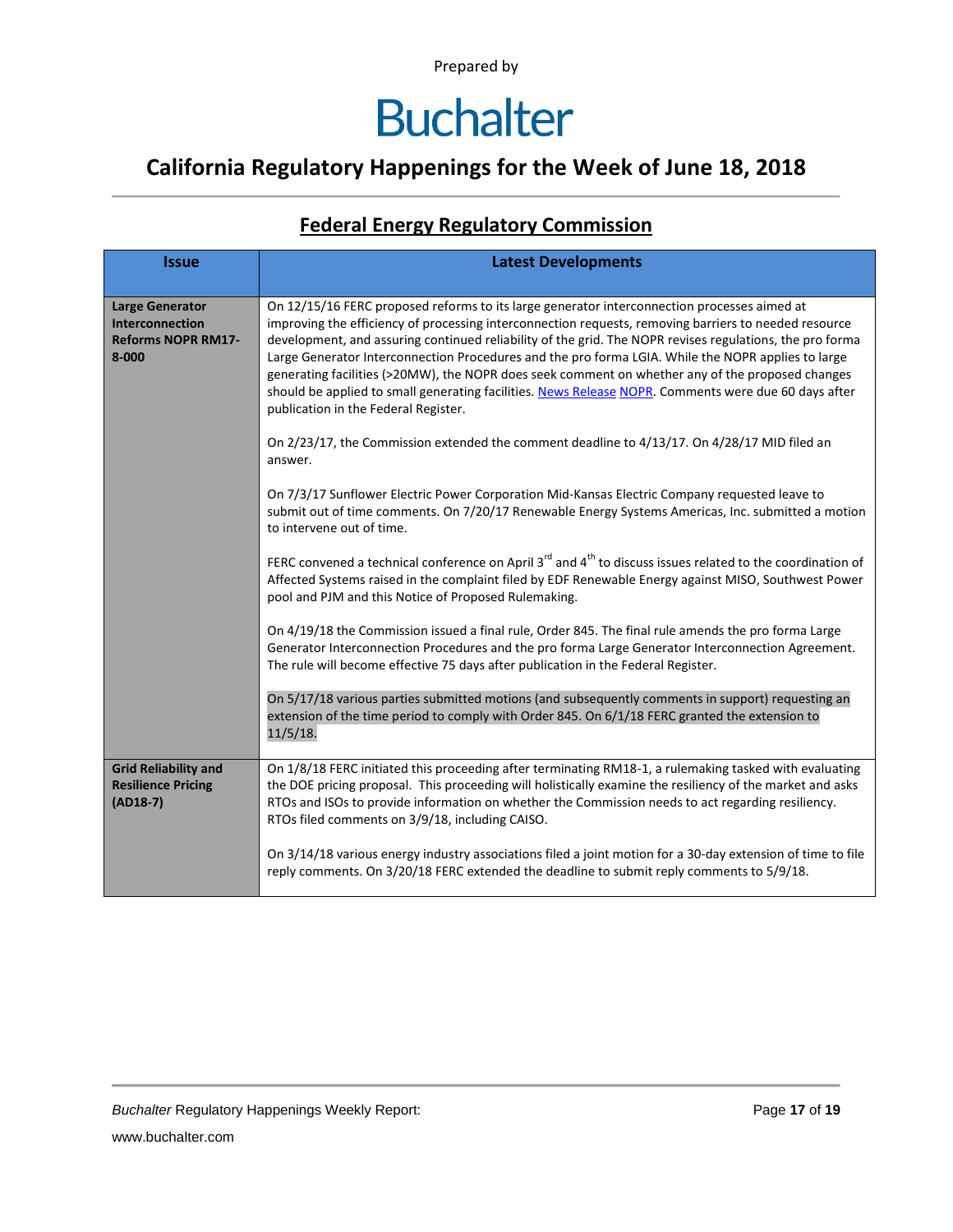# **Buchalter**

### **California Regulatory Happenings for the Week of June 18, 2018**

#### **Upcoming Meetings**

| June/July 2018                                                                                                  |                                                                                                                                                   |                                                                                                                                                                                                                                      |                                                                                                                                                                                           |                                                                                                                              |  |  |  |
|-----------------------------------------------------------------------------------------------------------------|---------------------------------------------------------------------------------------------------------------------------------------------------|--------------------------------------------------------------------------------------------------------------------------------------------------------------------------------------------------------------------------------------|-------------------------------------------------------------------------------------------------------------------------------------------------------------------------------------------|------------------------------------------------------------------------------------------------------------------------------|--|--|--|
| <b>Monday</b>                                                                                                   | <b>Tuesday</b>                                                                                                                                    | Wednesday                                                                                                                                                                                                                            | <b>Thursday</b>                                                                                                                                                                           | Friday                                                                                                                       |  |  |  |
| 25 CPUC Energy<br>Storage and DER<br>Phase 3 Web Con<br>9am                                                     | 26 CPUC Workshop<br>in Physical Security<br>proceeding<br>(R1506009) 9:30am<br>(Mather)<br>CAISO Use Limit<br><b>Registration Process</b><br>10am | 27<br><b>CAISO Reliability</b><br><b>Coordinator Rate</b><br>Design, Terms and<br>Conditions meeting<br>10am<br>Joint ARB/CTC Board<br>Meeting 1pm<br><b>CEC Staff Webinar</b><br>on Tracking Progress<br>for Energy Equity.<br>10am | 28 ARB Board<br>Meeting 9am<br><b>CAISO Review TAC</b><br><b>Structure Meeting</b><br>10am<br>CEC/Center for<br>Sustainable Energy<br>Webinar on CALeVIP<br>Equipment<br>Requirements 9am | 29 CPUC IRP<br>Modeling Advisory<br>Group Webinar<br>10am<br>CAISO Storage as a<br><b>Transmission Asset</b><br>meeting 10am |  |  |  |
| 2 CAISO Energy<br>Storage and DER<br>Phase 2<br>Implementation<br>Customer<br>Partnership Group<br>meeting 11am | 3                                                                                                                                                 | 4 Holiday                                                                                                                                                                                                                            | 5<br><b>CAISO Market</b><br>Update 10:15am                                                                                                                                                | 6                                                                                                                            |  |  |  |